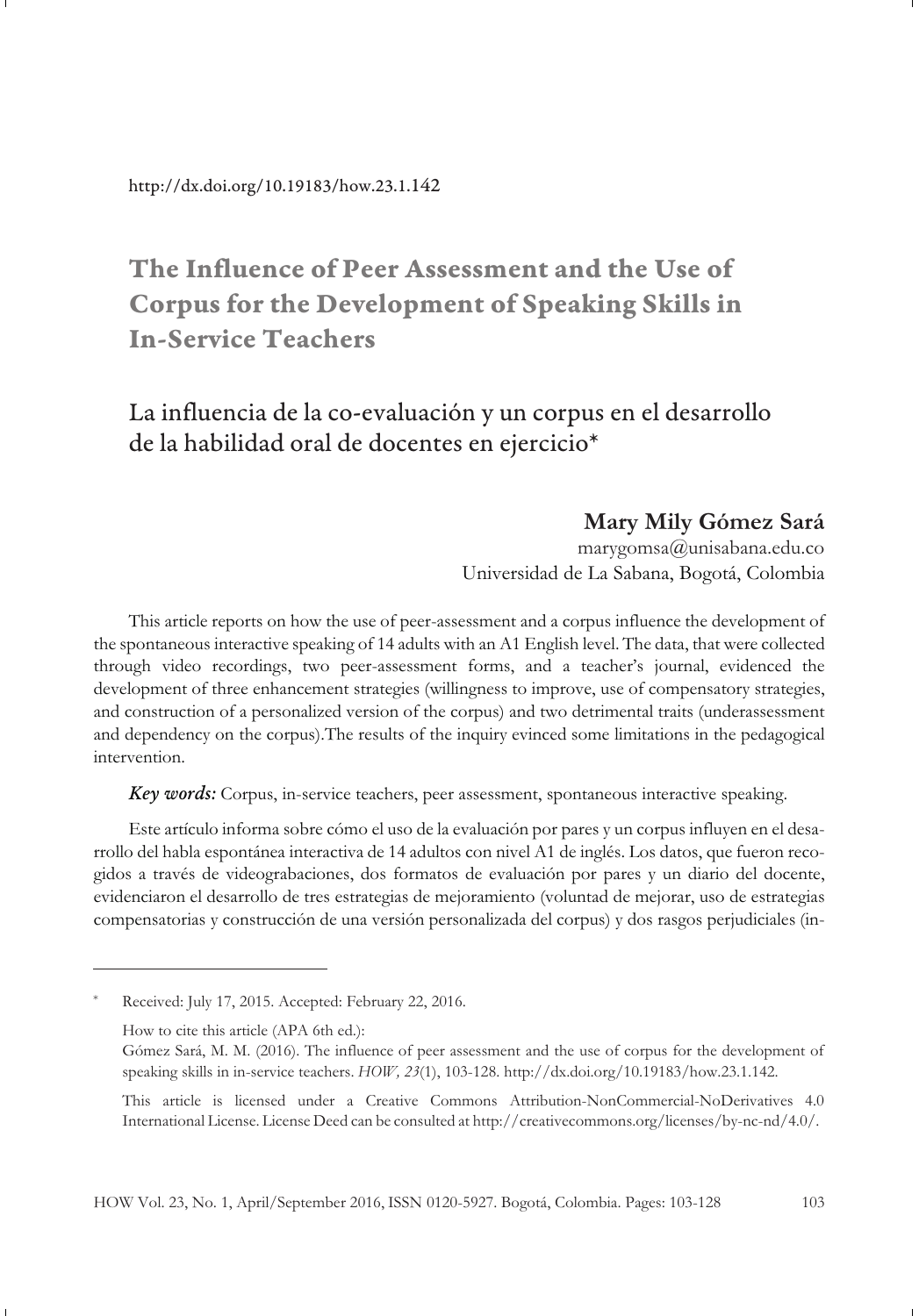fravaloración y dependencia al corpus). Los resultados de la investigación evidenciaron algunas limitaciones en la intervención pedagógica.

*Palabras clave:* corpus, docentes en ejercicio, evaluación por pares, habla espontánea interactiva.

# **Introduction**

This paper describes a research study conducted with a group of in-service school teachers in different content areas who were studying English to enrich their professional performance. The research question that guided the development of the study was: "How might the use of two peer assessment strategies and a corpus influence the development of the spontaneous interactive speaking of a group of 14 adults with an A1 English level?" In the subsequent pages, the reader will find the process that the teacher-researcher went through when undertaking and conducting the study.

# *Identification of Participants'Learning Needs*

Identifying the learning needs of participants was relevant in order to set their learning objectives and decide on an action plan. Two questionnaires and a focus group were used to explore participants' linguistics, affective, and cognitive needs as follows:

- Through Questionnaire 1 (Appendix 1) and focus group (Appendix 2), participants reported that they had difficulties producing oral language, especially in spontaneous situations that entail interacting with others. This was interpreted as their linguistic need.
- Through the Questionnaire 2 (Appendix 3), participants reported that comforting students who were having problems or were going through difficult circumstances, was the most common communicative situation that they faced in their work as schoolteachers when interacting with their students outside the classroom context. This suggested that their affective need had to do with establishing rapport with their students by supporting them.
- Through Questionnaire 1, participants also reported that the class time was not enough for practicing and improving their English. This suggested that their cognitive need had to do with developing autonomous learning skills that would allow them to extend their language practice beyond the face-to-face classes.

# *Strategies Proposed to Address Participants' Needs*

To attend to participants' cognitive need, two peer-assessment strategies (*checklist* [Appendix 4] and *Plus, minus, and what's next?* [Appendix 5]) were selected in order to foster autonomous learning.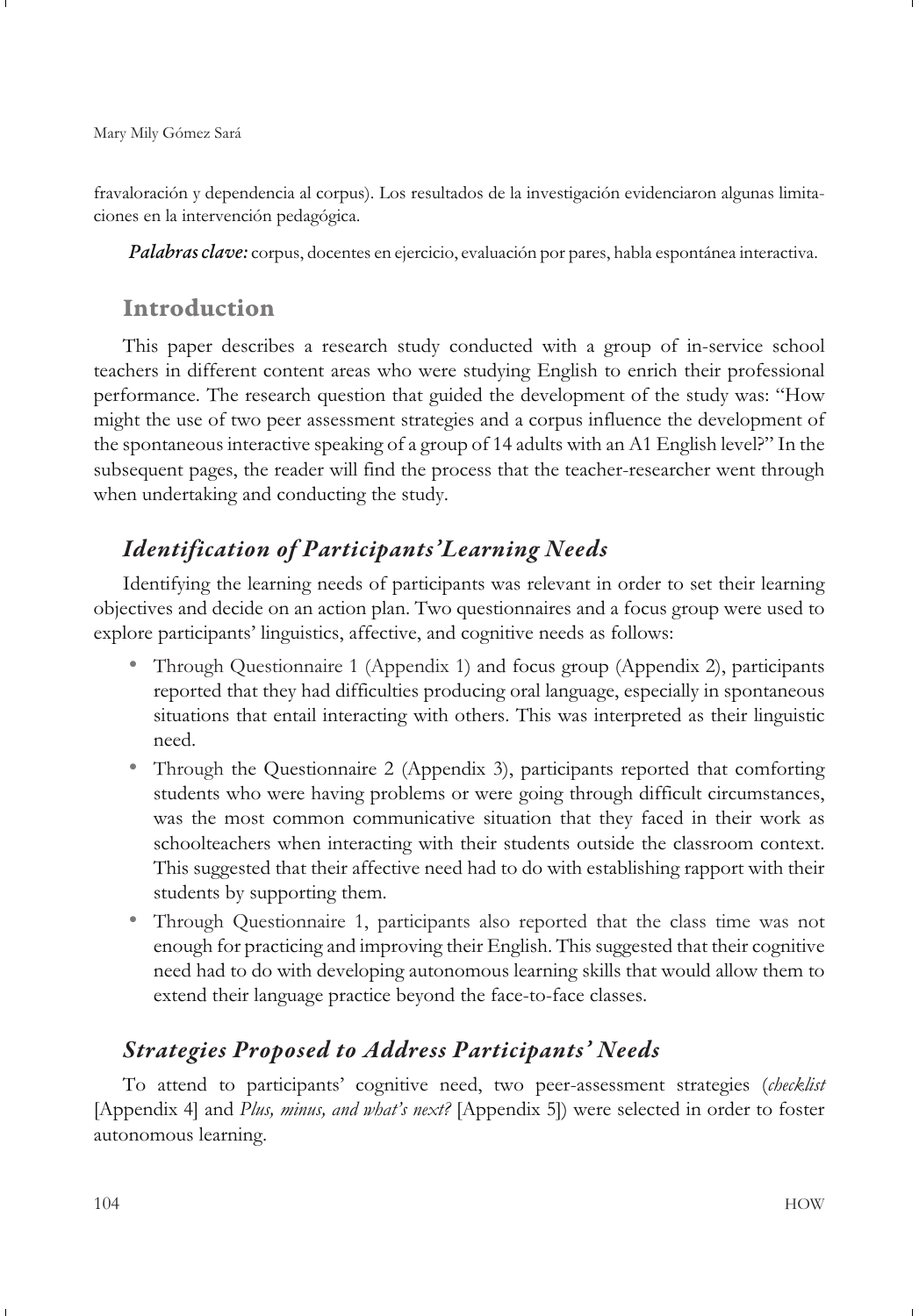**Peer assessment checklist.** The peer assessment (PA) checklist was used to encourage participants to reflect on their strengths and weaknesses in speaking by contrasting their productions with criteria of satisfactory performance. Thus, the strategy was intended to help participants raise awareness of their English language learning process, which is necessary to foster autonomous learning. The PA checklist was also used as a data collection instrument.

**Plus, minus, and what's next?** The "Plus, minus, and what's next?" (PMWN) was used to encourage participants to reflect on their strengths, weaknesses, and improvement opportunities using their own words instead of pre-established criteria as in the checklist. The strategy was intended for participants to become more critical when reflecting on their oral performance, which is also necessary to foster autonomous learning. According to Glasson (2009), the PMWN is a strategy in which learners reflect on what was done well (plus) and wrong (minus) in regard to the development of a particular task. Then, they generate a personal learning target (what's next?). For the purpose of the present study, participants had to write their perceptions about their peers' spoken strengths and weaknesses when developing speaking tasks. Furthermore, instead of producing a personal learning target, they had to write improvement pieces of advice to their classmates. The PMWN was also used as a data collection instrument.

**Corpus.** To attend to participants' linguistic and affective needs the teacher-researcher selected to teach participants a corpus (Appendix 6) with the most common expressions used to comfort someone. According to Bennett (2010) and Suzuki (2008, 2009a, 2009b, 2010, 2011), a "corpus" is a tool that informs the frequency of use of words and/or combination of words. Thornbury (2008), Moudraia (2001), and Suzuki (2008, 2009a, 2009b, 2010, 2011) believe that learning prefabricated multi-word units (also known as chunks) help learners produce more fluent and accurate language because they do not have to think about sentences word by word, but in longer meaningful units. According to Moudraia (2001), "the lexical approach to second language teaching [which consists of teaching prefabricated multi-word units to L2 learners] has received interest in recent years" (p. 1), so it deserves to be studied in order to explore its influence and features. Moreover, teaching participants to comfort their students in English would enrich their professional performance.

#### **Literature Review**

# *Peer Assessment for Developing Oral Skills*

The teacher-researcher contrasted three studies in which PA to foster the development of speaking skills in English language learners was used. The first study was conducted in Iran (Ahangari, Rassekh-Alqo, & Akbari, 2013), the second one was carried out in Spain (Serrano & Cebrián de la Serna, 2011), and the last one was developed in Colombia (Gómez, 2014). As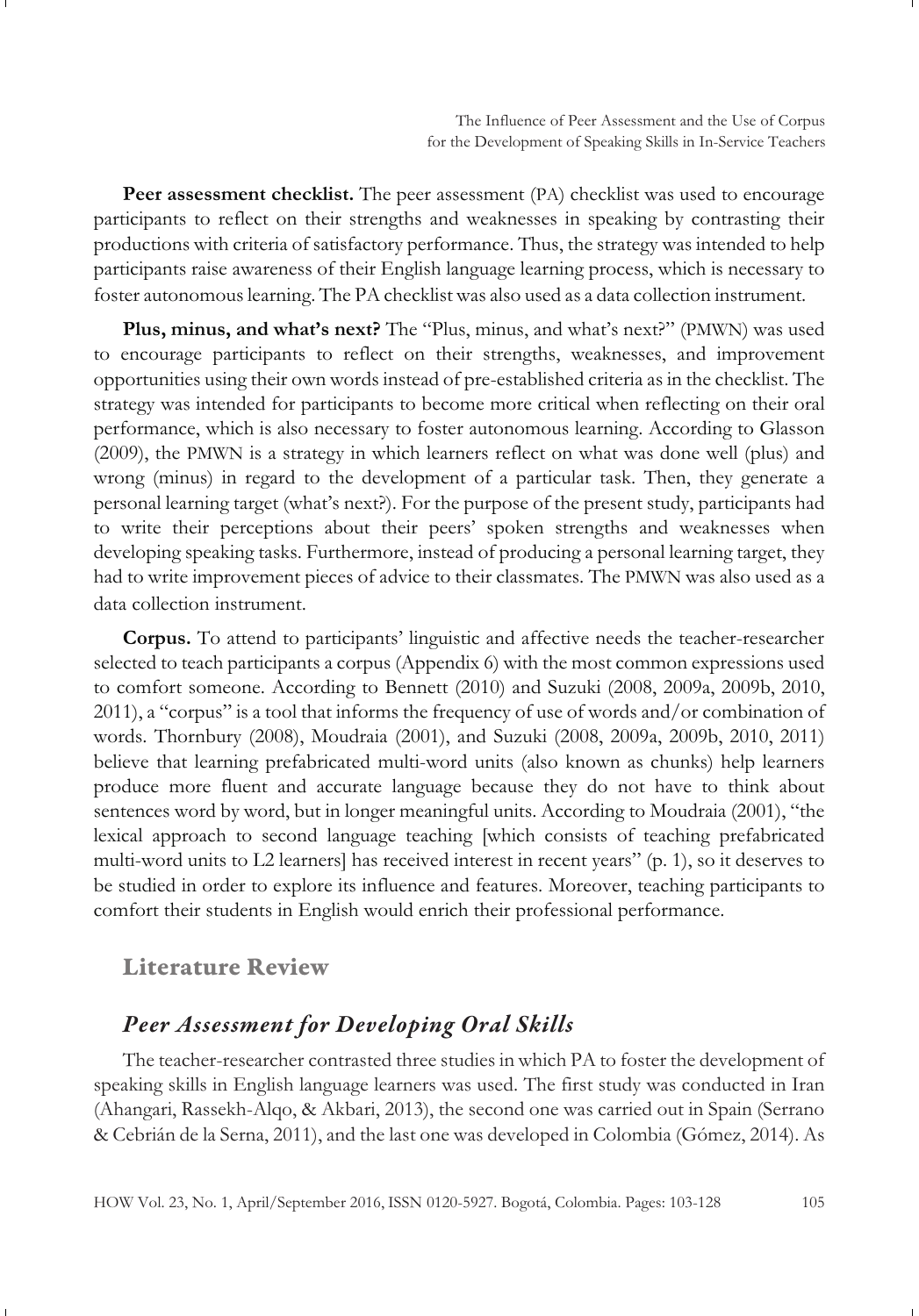Mary Mily Gómez Sará

a result of contrasting the studies, the teacher researcher could have an idea of what have been done around the globe in regard to the use of PA to foster speaking development. Table 1 summarizes the findings of the three studies in terms of positive effects, negative effects, and other findings and recommendations.

| <b>Positive Effects of PA</b>                                                                                | <b>Negative Effects of PA</b>                                                          |  |  |  |  |
|--------------------------------------------------------------------------------------------------------------|----------------------------------------------------------------------------------------|--|--|--|--|
| • It fosters involvement, responsibility,<br>and<br>commitment in students.                                  | • Students found evaluating their peers' speaking and<br>learning abilities difficult. |  |  |  |  |
| • Students raise awareness of their learning process                                                         | • Under and over assessment were frequent.                                             |  |  |  |  |
| and skills.                                                                                                  | • It requires the support of other techniques to                                       |  |  |  |  |
| • Students become able to assess their peers similar to<br>their teachers.                                   | encourage reflection.                                                                  |  |  |  |  |
| • It fosters autonomy and critical thinking.                                                                 |                                                                                        |  |  |  |  |
| • Learners liked and enjoyed it.                                                                             |                                                                                        |  |  |  |  |
| • It positively influences self-assessment.                                                                  |                                                                                        |  |  |  |  |
| • Students praise and reinforce their peers' good<br>performance.                                            |                                                                                        |  |  |  |  |
| <b>Other Findings and Recommendations</b>                                                                    |                                                                                        |  |  |  |  |
| • The intermediate level of students was found to be an advantage when applying PA.                          |                                                                                        |  |  |  |  |
| • Discussion and reaching agreements on the assessment criteria are recommended to help learners internalize |                                                                                        |  |  |  |  |

| Table 1. Peer Assessment for Developing Oral Skills |  |
|-----------------------------------------------------|--|
|-----------------------------------------------------|--|

# *Teaching Through Prefabricated Chunks*

Chu and Wang (2011) review the role that the lexical chunk method, which consists of teaching learners prefabricated lexical chunks, has had on the development of the oral and written competences of Chinese students who learn English as a foreign language. Their review reveals that the method contributes to the enhancement of learners' pragmatic competence, helps students understand the discourse structures and speech rules, and promotes fluency and accuracy in oral and written English. However, Chu and Wang (2011) pointed out that a disadvantage is that chunks are learned as unanalyzed units that are not available to be combined with other structures or parts and this limits their use.

# **Research Design**

the criteria.

The study followed the qualitative approach, which according to Creswell (2009) and McMillan and Schumacher (2009) is characterized by in-setting participation and observation, and highly descriptive data. In addition, the inquiry used the action research method, which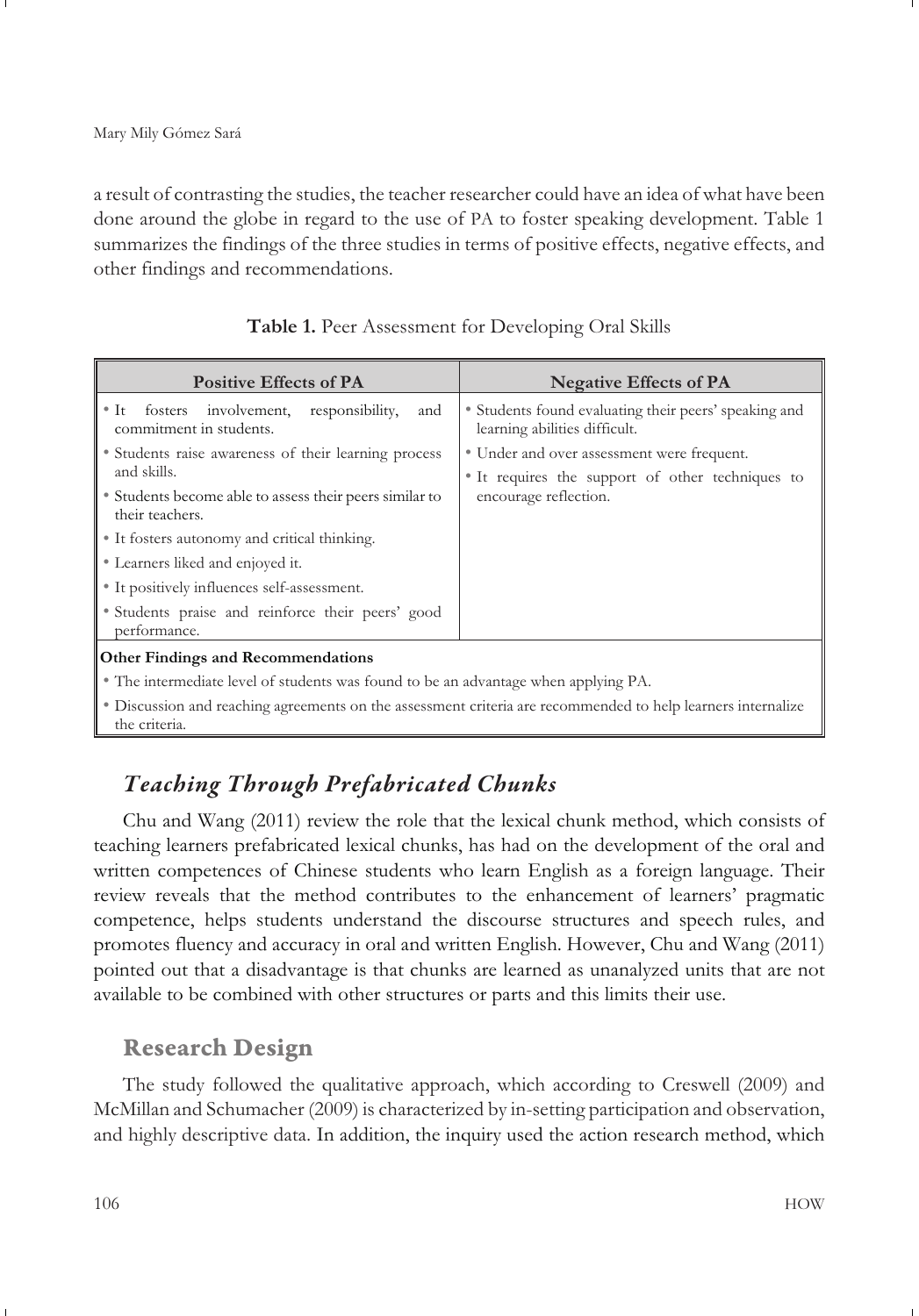according to Koshy (2005), Lim (2007), Sagor (2000), and Valcarcel (2009), consists of in-service teachers studying class situations in order to improve their pedagogical practice. Hence, teachers assume a double role as teachers and researchers.

#### *Participants and Context*

This study was conducted with 14 adults, from 26 to 50 years old, who worked as schoolteachers in different content areas (Christian education, mathematics, music, physics, Spanish, social science, accounting, biology, and pre-school education) at a private nonprofit school located in the northeast of Bogota, Colombia. Participants' English level was A1 according to the Common European Framework of Reference (CEFR) (Council of Europe, 2014). In order to become a bilingual institution, the school provided two hours of English training per week for the teaching staff. The 14 teacher-students signed a consent form through which they authorized their participation in the research study.

#### *Data Collection Instruments*

Data were collected through four instruments, namely, video recordings (Appendix 7), PA checklist (Appendix 4), PMWN (Appendix 5), and a teacher-researcher's journal (Appendix 8). The video recordings were used to gather data on participants' speaking behaviors, the PA checklist and PMWN were used to collect data on participants' perceptions towards their peers' spoken productions, and the journal was used to collect data on the teacher-researcher's perceptions on the participants' responses to the pedagogical implementation. Immediately after each session, the teacher-researcher wrote an entry in the journal in order to guarantee that the memories were still fresh.

## **Pedagogical Intervention**

The pedagogical intervention was carried out in 11 lessons of two hours each (22 hours). It was developed in two stages, namely, *training* (six hours divided into three sessions) and *main implementation* (16 hours divided into eight sessions). In the training stage, participants got acquainted with the features, scope, aims, and methodology of the research study. Also, the PA forms and the corpus were introduced and some practice on how to use them was carried out. Then, the main implementation stage was undertaken using task-based instruction (Willis & Willis, 2012) which consists of learners using authentic language to do meaningful situational tasks.

Thus, at the beginning of each lesson, participants did activities to appropriate the corpus of 69 prefabricated chunks, which was a reconstruction of Suzuki's (2008, 2010) comforting corpus. These activities served them as preparation for subsequent tasks in which they had to produce SIS in role-plays about comforting situations such as break up, difficult situations,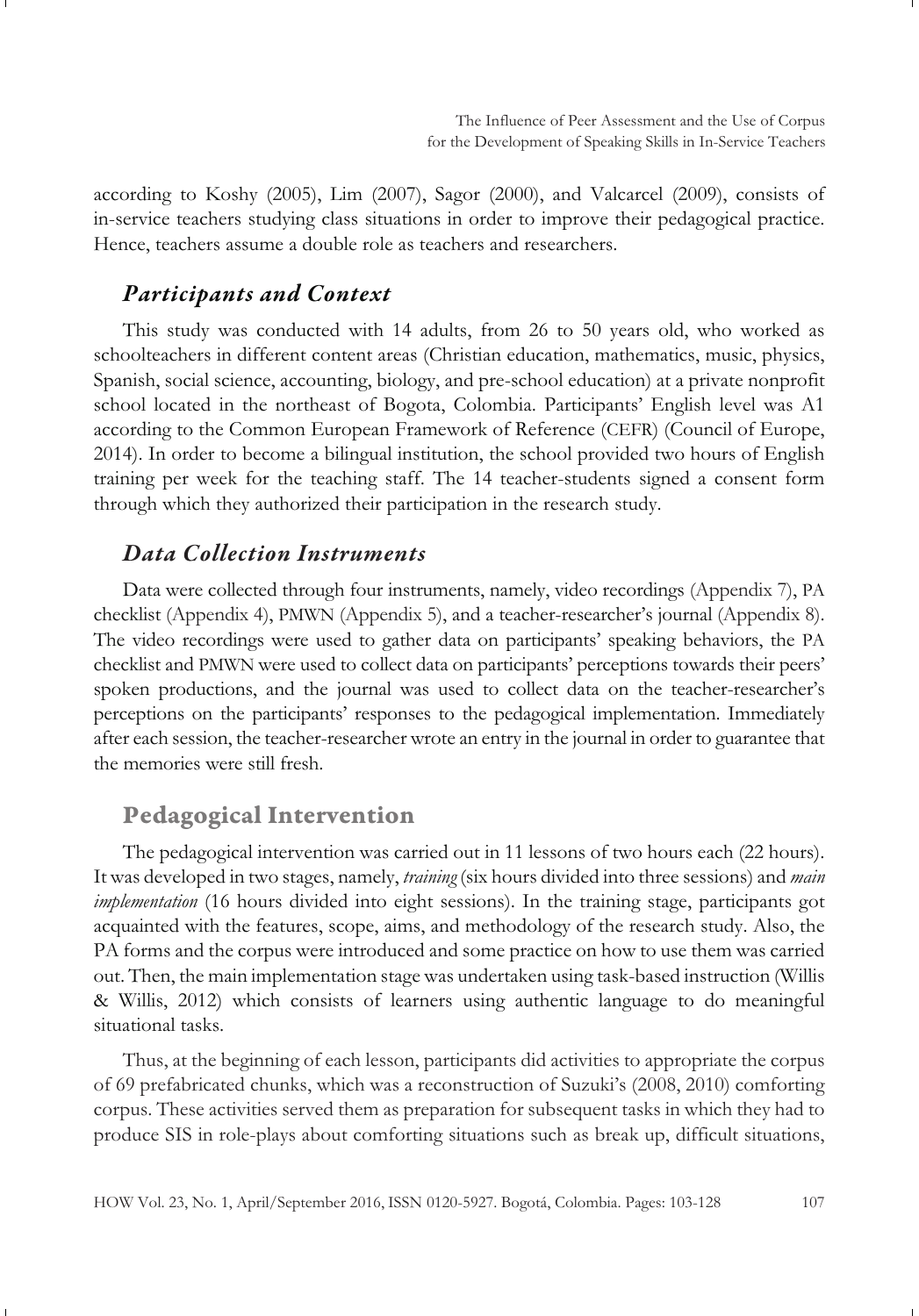unfavorable events, sickness or injury, failure on a test, accident, or death of a loved one, which Suzuki (2008, 2010) recognized as the most common comforting situations occurring in the educational environment.

# **Data Analysis and Results**

Data were analyzed using the grounded theory approach, which consists of coding data in three consecutive steps, namely, *open*, *axial*, and *selective* (Corbin & Strauss, 2008). In open coding, data were extracted from the instruments, contrasted, and triangulated. From this procedure, the teacher-researcher obtained a list of recurrent topics (patterns). Then, in the axial coding the patterns were grouped obtaining categories and subcategories. Finally, in the selective coding, the categories were grouped and refined in order to obtain a core category that answered directly the research question and predicted how PA and corpus would operate in diverse contexts. Table 2 shows the steps carried out in the data analysis process.

| <b>Emerging and Recurrent Topics</b><br>(Patterns) |                                                                                                                                                                                                      | Subcategories                                              | Categories                                     | Core category                                                                                           |
|----------------------------------------------------|------------------------------------------------------------------------------------------------------------------------------------------------------------------------------------------------------|------------------------------------------------------------|------------------------------------------------|---------------------------------------------------------------------------------------------------------|
|                                                    | • Recognition of speaking<br>strengths and weaknesses<br>• Identification of<br>pronunciation, accuracy,<br>fluency, and linking<br>words as weakness<br>• Awareness raising                         | Willingness to<br>improve                                  |                                                |                                                                                                         |
| Patterns that<br>improved<br>participants' SIS     | • Comply with the<br>interaction, volume,<br>speaking time, variety,<br>and organization criteria<br>• Use of compensatory<br>strategies to interact<br>• Transference of abilities<br>from L1 to L2 | Use of<br>compensatory<br>strategies                       | Development of<br>Strategies to<br>Enhance SIS | Appearance of<br>strategies to enhance<br>SIS as well as traits<br>that limit the<br>development of SIS |
|                                                    | • Preferences and<br>personalization of the<br>corpus                                                                                                                                                | Construction of a<br>personalized version<br>of the corpus |                                                |                                                                                                         |

|  |  |  | Table 2. Emerging Patterns, Subcategories and Categories |  |  |
|--|--|--|----------------------------------------------------------|--|--|
|--|--|--|----------------------------------------------------------|--|--|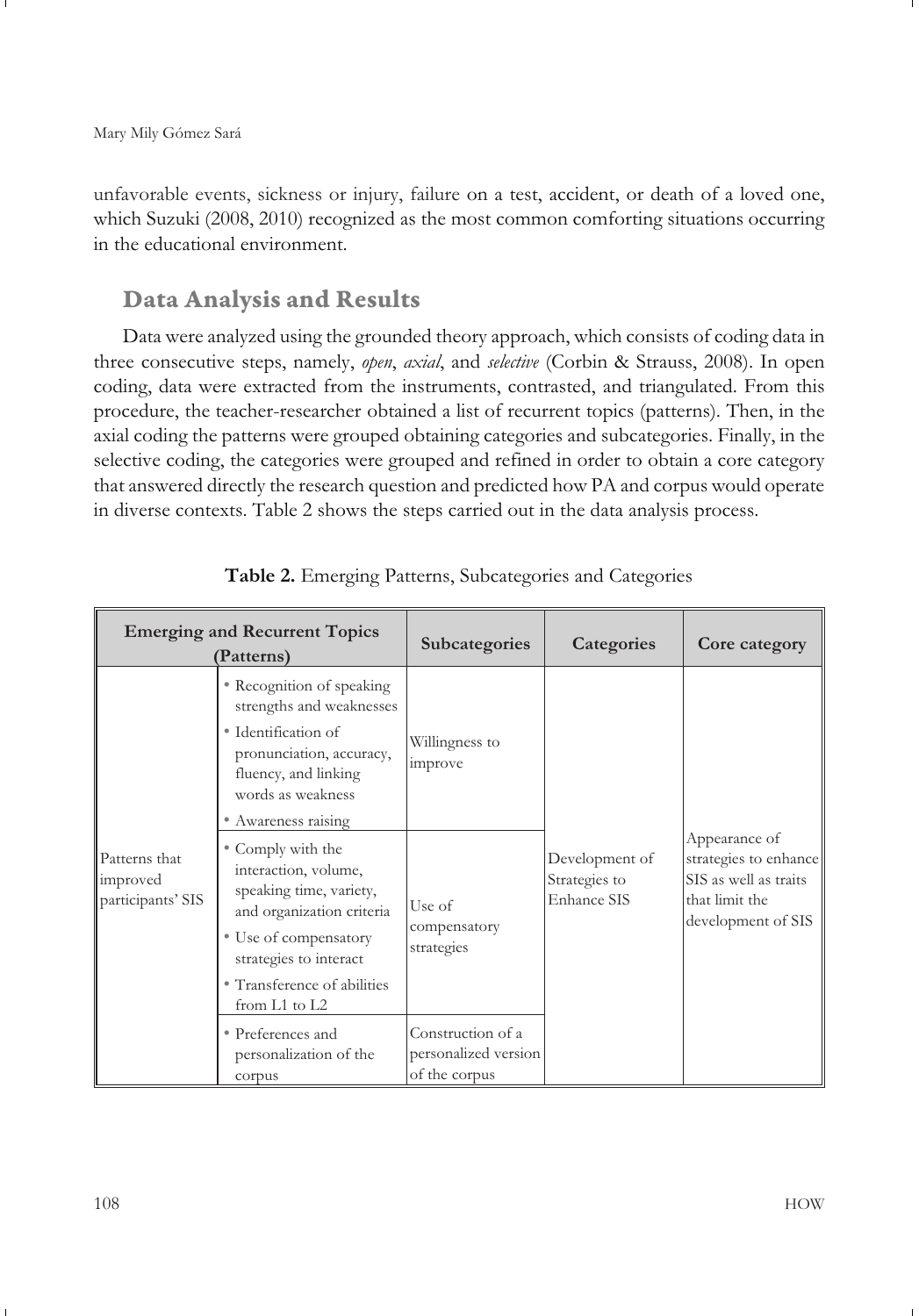The Influence of Peer Assessment and the Use of Corpus for the Development of Speaking Skills in In-Service Teachers

| <b>Emerging and Recurrent Topics</b><br>(Patterns) |                                                                                                                                                                                                                                  | <b>Subcategories</b>                           | Categories                         | Core category                                                                                           |
|----------------------------------------------------|----------------------------------------------------------------------------------------------------------------------------------------------------------------------------------------------------------------------------------|------------------------------------------------|------------------------------------|---------------------------------------------------------------------------------------------------------|
| Patterns that<br>llimited<br>participants' SIS     | • Underassessment<br>• Reluctance and<br>difficulties to give pieces<br>of advice<br>• Fear to threaten peers<br>• Lack of critical thinking<br>skills and awareness of<br>the learning process<br>• Dependency on the<br>corpus | Underassessment<br>Dependency on the<br>corpus | Emergence of<br>Detrimental Traits | Appearance of<br>strategies to enhance<br>SIS as well as traits<br>that limit the<br>development of SIS |

Through the open and axial coding, the teacher-researcher discovered that the use of PA and a corpus produced two main effects on participants' SIS. On the one hand, it encouraged participants to develop strategies to enhance their SIS productions (Category 1). These strategies were called *willingness to improve* (Subcategory 1.1), *use of compensatory strategies* (Subcategory 1.2), and *construction of a personalized version of the corpus* (Subcategory 1.3). On the other hand, it provoked the emergence of two detrimental traits (Category 2) that were named *underassessment* (Subcategory 2.1) and *dependency on the corpus* (Subcategory 2.2). Subsequently, the categories and subcategories are explained in detail and supported through excerpts taken from the instruments.

# *Category 1: Development of Strategies to Enhance SIS*

The use of PA and corpus encouraged participants to develop three strategies to improve their SIS performance.

**Subcategory 1.1: Improvement willingness.** The teacher-researcher observed a change in participants' assessment patterns by the end of the implementation process. This change had to do with the emergence of willingness to improve the peer assessment practice. By the end of the implementation, participants showed an emergent motivation to express their ideas, produce more objective and less emotional assessment, identify their peers' mistakes and difficulties, and provide specific reasons to support their assessment.

At the beginning of the implementation process, participants were reluctant to express their opinion, especially through the "observations" column of the checklist. Nonetheless, at the end of the implementation, they showed an emergent desire to write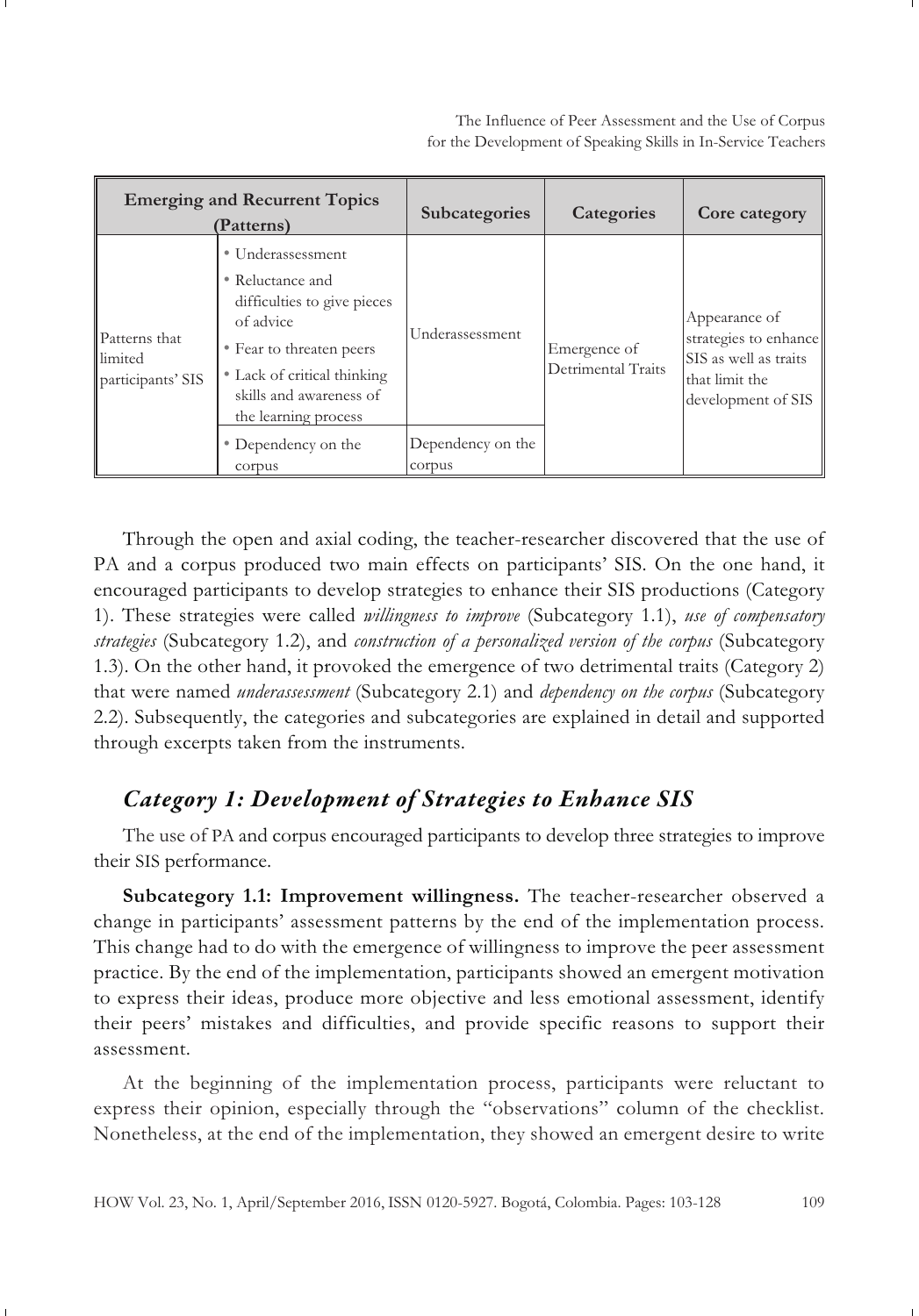their opinions. Therefore, they moved from no comment in the checklists to at least two comments, which are shown in Excerpt 1 below:1

**Excerpt 1.** Emergence of Participants' Comments

S10 and S9: very good!

S4: can be better. (Checklist)

Although these comments do not evidence deep reflection, they show participants' willingness to reflect on their peers' performances. In the PMWN, the teacher-researcher also observed a change in participants' production of comments, which evidenced that they were able to recognize their peers' mistakes and difficulties. Excerpt 2 shows examples of participants identifying specific problems in their peers' performance:<sup>2</sup>

**Excerpt 2.** Identification of Peers' Mistakes and Difficulties

Don't clear the situation.

In my opinion he should calm when has a conversation.

The conversation breakdown. (PMWN)

There were also positive comments that showed that participants identified good performances, too. Excerpt 3 evidences this:

**Excerpt 3.** Identification of Peers' Good Performances

The time was apropiate.

Talk with good volume.

She have a good pronunciation. (PMWN)

In the PMWN, there were even some comments in which participants did not only establish if the performance was good or bad, but they went beyond by providing reasons that explain their judgment. Excerpt 4 shows examples of this:

**Excerpt 4.** Emergent Argumentation

Relevance: Is necessary that the situation is punctual.

Organization: The sentences she used has clear and logical.

Variety: He use a variety of vocabulary. He used pre-fabricated sentences in the performance. (PMWN)

In the first one, the participant did not consider his peers' utterances relevant because the situation that framed the conversation was not well established. In the second one, the

<sup>1</sup> The names of the participants were replaced by S and a number.

<sup>2</sup> Excerpts were written as participants produced them, so they contain mistakes.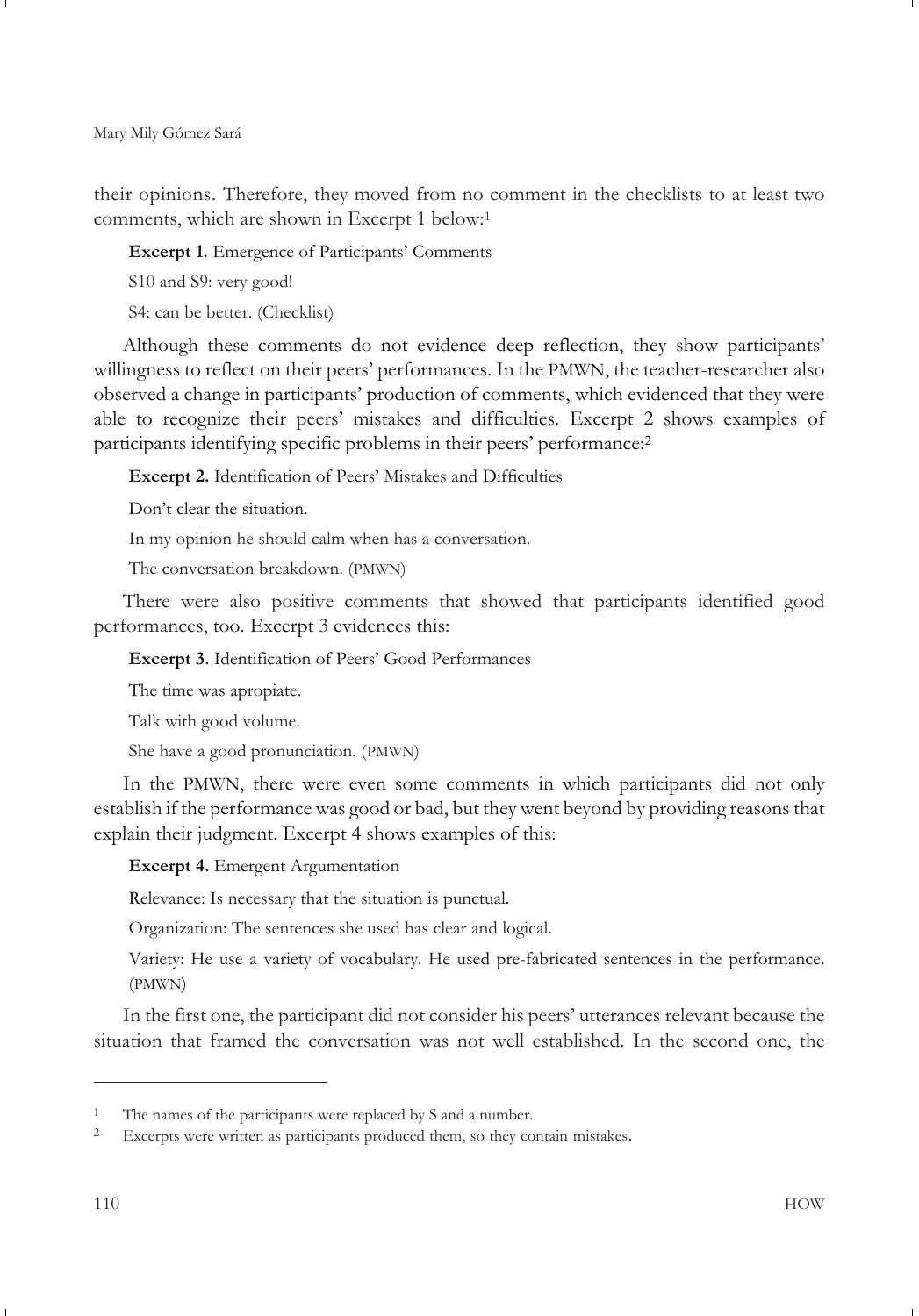participant explained that the speech of the classmate approved the organization criterion because it was clear and ordered in a logical way. In the last one, the participant argued that the criterion of variety was accomplished because the speaker incorporated various pre-fabricated sentences to enrich his speech, the use of the pre-fabricated sentences was confirmed in the video recording.

**Subcategory 1.2: Use of compensatory strategies.** The teacher-researcher noticed that participants could communicate despite the language limitations associated with their current language level. The teacher-researcher reflected on this phenomenon in the journal as can be seen in Excerpt 5:

**Excerpt 5.** Use of Strategies to Ensure Interaction

An important aspect of their spoken productions was that participants were able to interact in the conversation. Most of them were able to adapt their speech to the emerging unexpected situations such as when the partner did not produce the exact sentence that was planned or when a classmate from the audience made a joke. (Teacher-researcher's journal)

The teacher-researcher found that to overcome emerging challenges in communication, participants used what Thornbury (2008) called *compensatory strategies*. According to this author, compensatory strategies are actions that speakers undertake in order to ensure the transmission of a message and maintain the interaction when they do not know or do not remember the exact grammar that they need. In this inquiry, participants used some of the compensatory strategies described by Thornbury. Furthermore, the teacher-researcher observed that participants used other strategies to avoid communication breakdown, so she included them in the list of compensatory strategies. Table 3 shows the number of times in which each compensatory strategy was used during the intervention. The ones with white background are those described by Thornbury while the ones with grey background correspond to other compensatory strategies that participants used in response to the implementation.

The use of the compensatory strategies allowed participants to achieve communication in L2 by overcoming their limitations in the use of the language. This can be seen in Excerpts 6 and 7:

**Excerpt 6.** Use of Approximation in L2

S14: Oh, dear God! I lost five subjects. I lost math, I lost English, I lost chemistry, I lost biology and religion. (Video-recording transcription)

Excerpt 6 shows S14's use of the approximation strategy. In this excerpt, S14 produced the word *lost* instead of *fail* which would have been more appropriate for this context. Both words were similar in meaning which enabled the communication to occur. Excerpt 7 evidences a combination of three compensatory strategies, namely, omission (three spaced dots), avoidance (italics), and approximation in L2 (underline):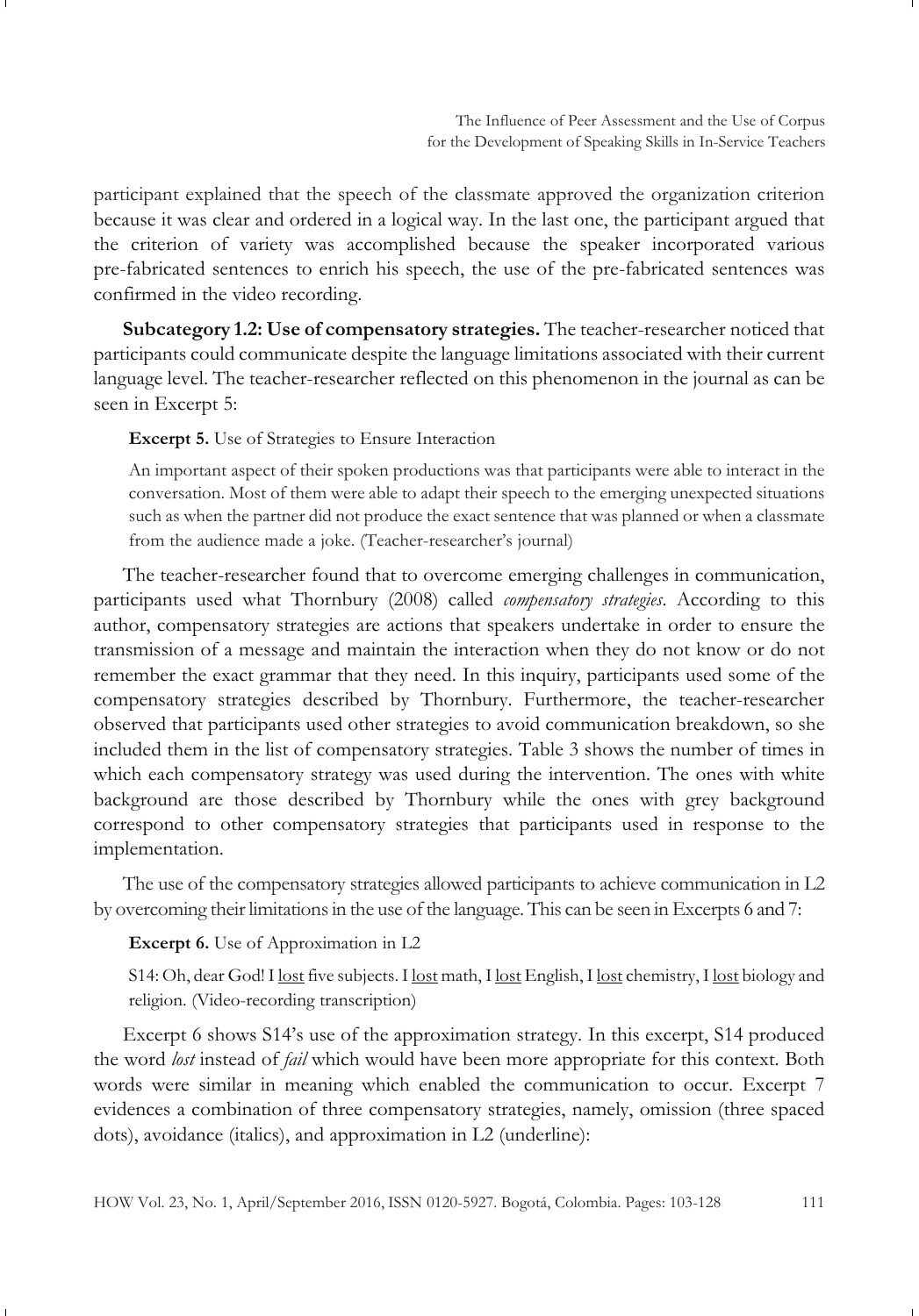**Excerpt 7.** Use of Omission, Avoidance and Approximation in L2

S7: He was . . . since a long time…I have 10 years…*I remember when I was a child I have a dog and now he* . . . death. (Video-recording transcription)

| Approximation in L2               | 12       |
|-----------------------------------|----------|
| Translation                       | 4        |
| Omission                          | 3        |
| Appealing for help                | 3        |
| Approximation to an L1 expression | 2        |
| Word coinage                      | 1        |
| Avoidance                         | 1        |
| Paralinguistics                   | 1        |
| Foreignizing                      | $\Omega$ |
| All-purpose words                 | 0        |
| Circumlocution                    | 0        |
| Total                             | 27       |

**Table 3.** Use of Compensatory Strategies

*Note***:** Taken from the analysis of the video recordings.

In Excerpt 7, S7 started conveying a message omitting the unknown words. Later, he decided to reword the message which entailed the use of the avoidance strategy. Next, S7 approximated the verb *have* that should have been conjugated in past. Finally, S7 produced the word *death* to approximate the appropriate wording that should have been *is dead*.

**Subcategory 1.3: Construction of a personalized version of the corpus.** The teacher-researcher found that participants modified some expressions of the corpus by removing words (this phenomenon was called "simplification"). Participants also added one comforting expression to the corpus (this phenomenon was called "addition"). Table 4 shows the new and simplified expressions that participants used in their spoken productions.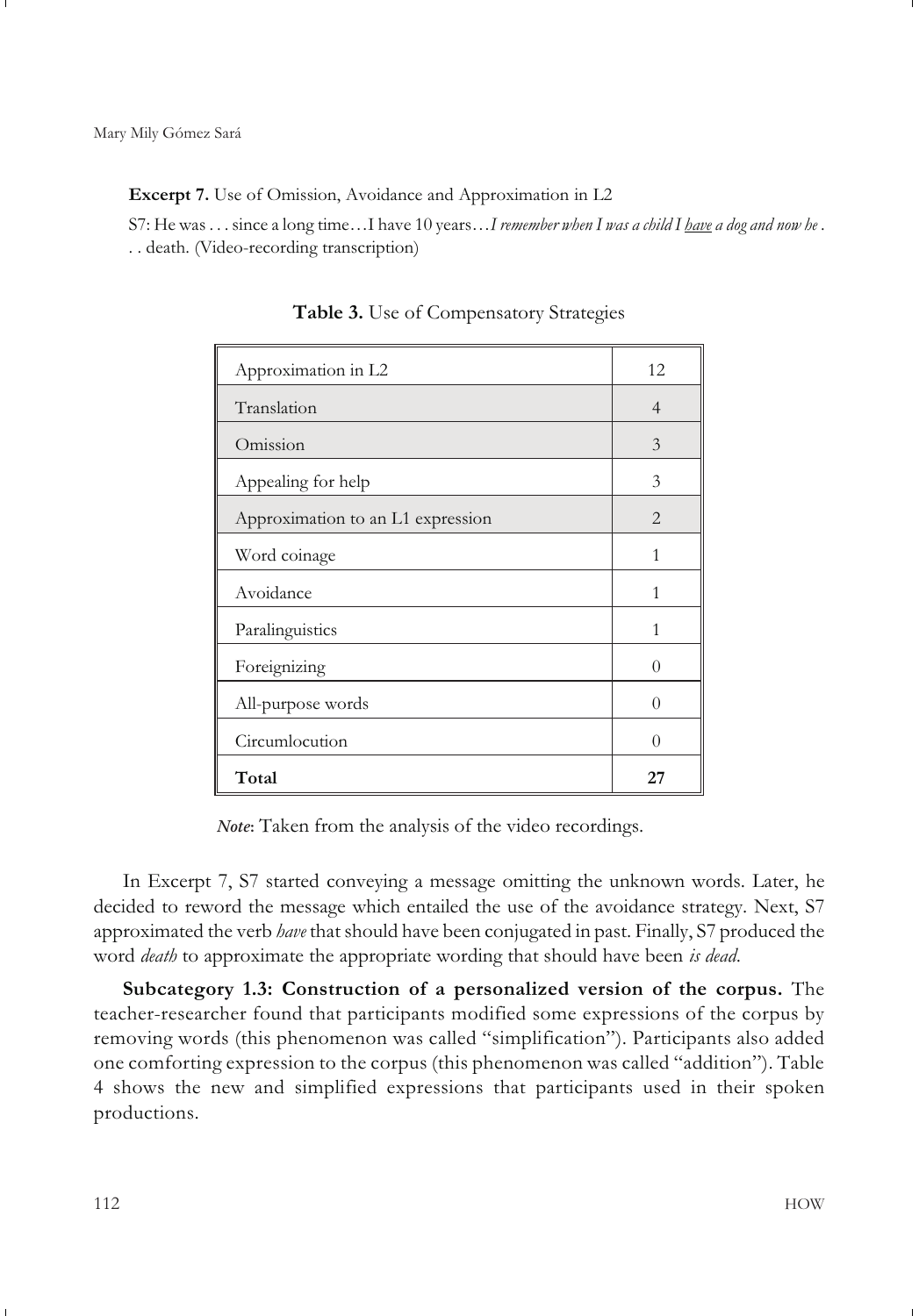| Corpus                                     | Personalization                        | Feature        | Use |
|--------------------------------------------|----------------------------------------|----------------|-----|
| Your (person) is in a better<br>place now. | Your (person) is in<br>a better place. | Simplification |     |
|                                            | Take it easy.                          | Addition       |     |
| I am very sorry for your loss.             | I am sorry.                            | Simplification |     |
| Don't worry about it!                      | Don't worry!                           | Simplification |     |

**Table 4.** New and Adapted Expressions of the Corpus

*Note:* Taken from the analysis of video recordings

These modifications and additions suggest that participants personalized the corpus, which evince that they did not use it in an unreflected way. Besides, participants' comments in the PMWN evidenced that the corpus fostered language variety as can be seen in Excerpt 8:

**Excerpt 8.** Expansion of Participants' Vocabulary Range

She know the diferents words.

He has much vocabulary and your conversation is very expensive.

He used many words for the conversation. (PMWN)

# *Category 2: Emergence of Detrimental Traits*

PA and corpus also resulted in two traits that limited the development of SIS.

**Subcategory 2.1: Underassessment.** Serrano and Cebrián de la Serna (2011) defined underassessment as a phenomenon in which learners assess their peers under the assessment that the teacher would produce. This situation was evidenced especially at the beginning of the implementation of the project. Only four "no" marks throughout the complete pedagogical implementation evinced participants' resistance to provide low scores. When their peers do not perform well, participants preferred to mark "partially" rather than "no," as can be seen in Table 5.

The "no" marks appeared in the last checklists, by the end of the pedagogical intervention.

**Subcategory 2.2: Dependency on the corpus.** When analyzing the video recordings, the teacher-researcher observed that participants constantly interrupted their speaking to consult the written corpus. This suggested that they did not learn the contents in the corpus during the time of the implementation. Evidence of this was found in the journal where the teacher-researcher wrote: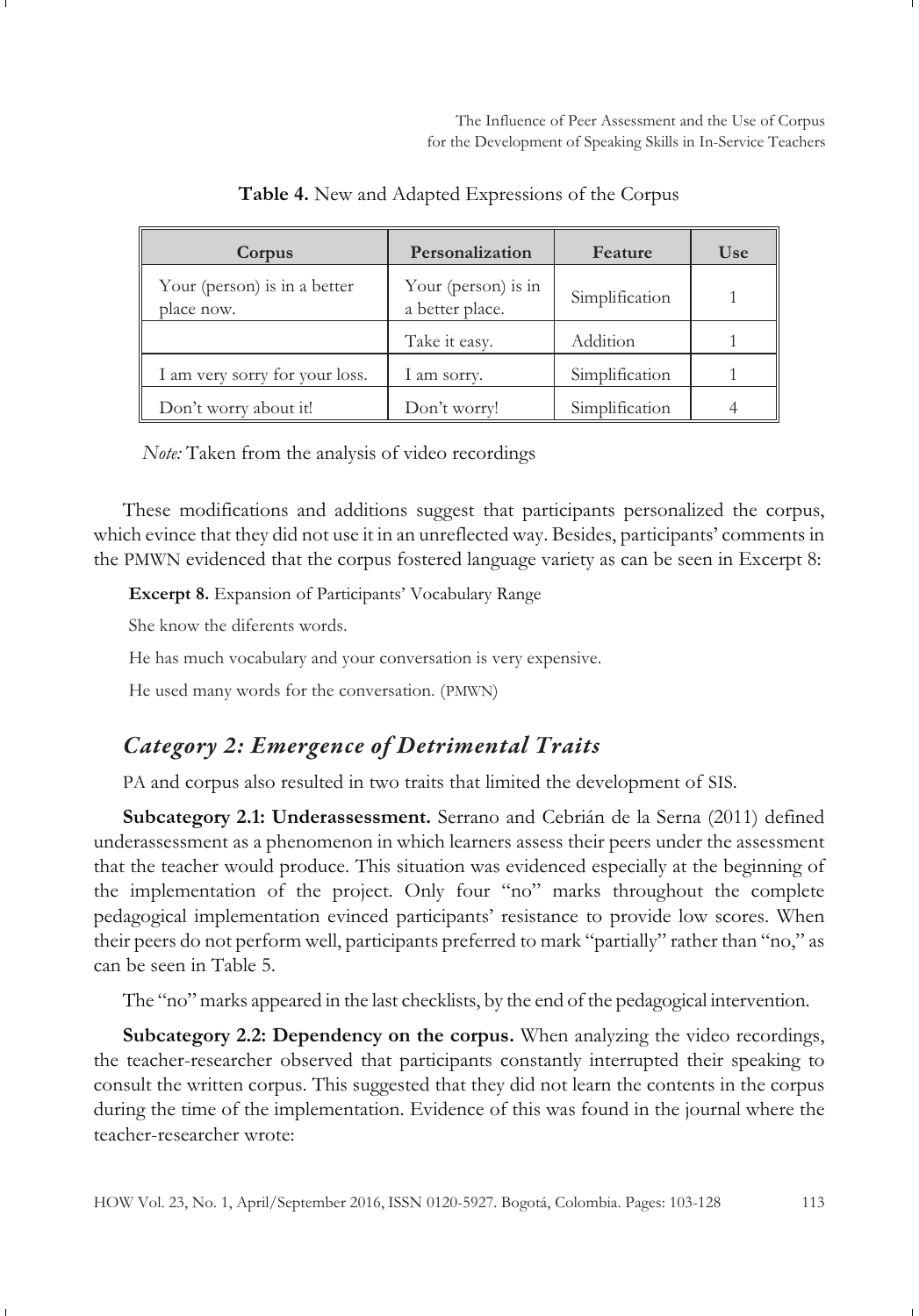#### **Excerpt 9.** Assessment of "Fluency" in the Journal

Participants need to practice the corpus because they have not acquired the expressions yet. They still require support to use the expressions. (Teacher-researcher's journal)

|                   | Yes | Partially | $\mathbf{N}\mathbf{o}$ |
|-------------------|-----|-----------|------------------------|
| Interaction       | 28  | 3         |                        |
| Speaking time     | 27  | 2         | 2                      |
| Volume            | 26  | 5         |                        |
| Relevance         | 26  | 5         |                        |
| Variety           | 24  | 7         |                        |
| Organization      | 24  | 7         |                        |
| Linking words     | 21  | 9         | 1                      |
| Fluency           | 20  | 10        | 1                      |
| Accuracy          | 19  | 12        |                        |
| Pronunciation     | 15  | 16        |                        |
| Total of opinions | 230 | 76        | 4                      |

**Table 5.** Participants' Assessment Patterns

*Note:* Taken from the analysis of checklists

Although the corpus helped participants expand their vocabulary range, it limited their spontaneity and fluency.

#### **Limitations**

Although this research study presented interesting results, a number of limitations were evident. Firstly, the training and practice that participants carried out in regard to PA and the use of the corpus were not enough to reduce their resilience to provide low scores when necessary, neither to empower them to use the corpus independently, without the support of their notes, classmates, or teacher. According to Ericsson, Krampe, and Tesch-Römer (1993), higher levels of performance are acquired slowly as a result of a long time practicing, so more practice time might have been needed to obtain better results with the implementation of PA and corpus.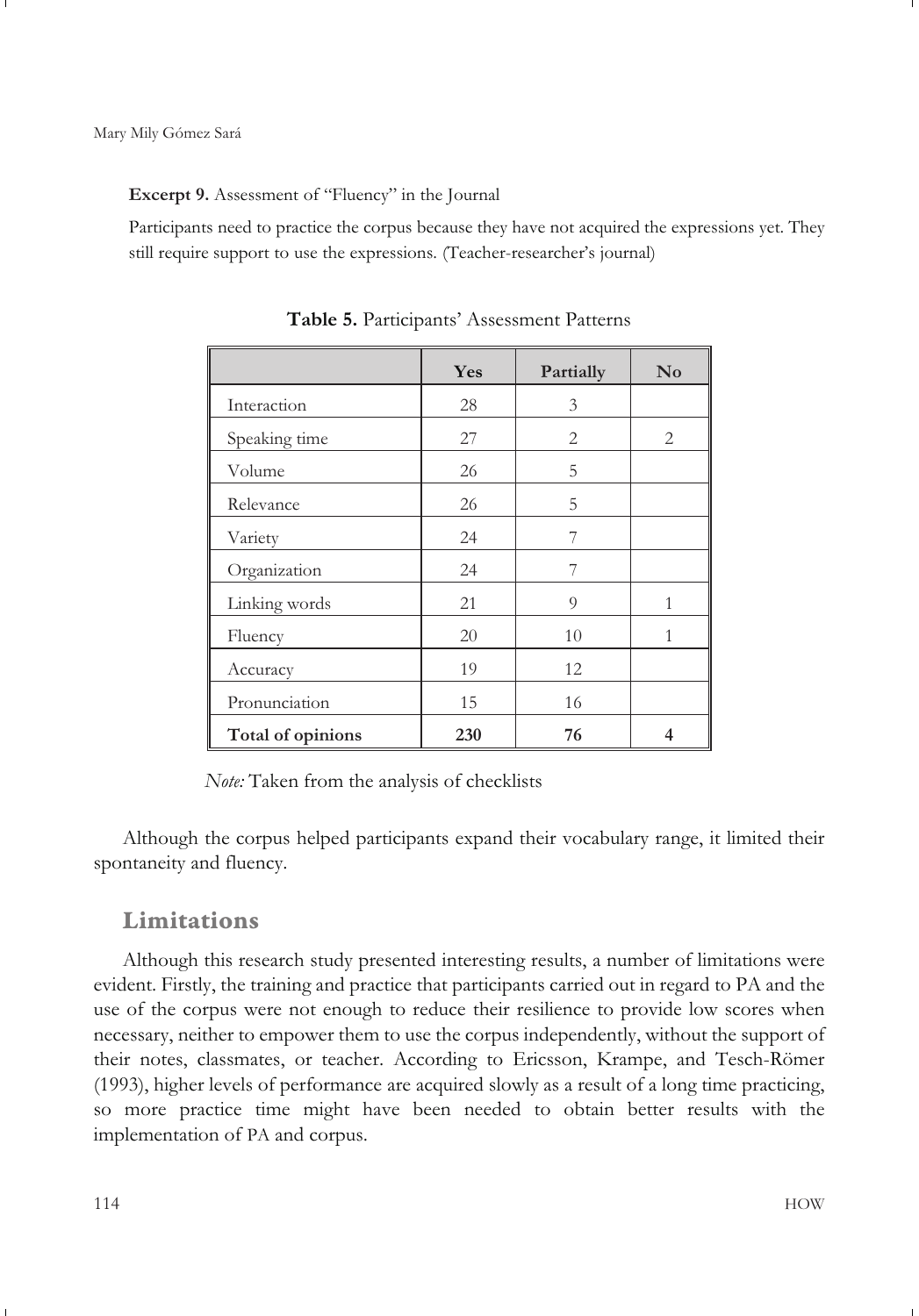Secondly, when using checklists, there should not be room for partial judgments, the person achieved the criteria or not; if there is a "partially" option, learners will tend to select this in order to avoid being rude with their peers, as occurred in this study. As a result, a lack of critical thinking will be perpetuated. Finally, when using the PMWN, as it was applied in this study, learners need to be trained in how to produce pieces of advice since they may lack the required language (vocabulary and structures), or they may not know how to do it politely, avoiding sounding rude and/or threatening (lack of knowledge of the register and language function). The lack of this knowledge may cause learners to limit their comments to avoid being rude with their classmates, as also occurred in this study.

## **Conclusions**

As a result of the data analysis process, the teacher-researcher could answer the research question that guided the development of the study. In this sense, the teacher-researcher found that the PA and corpus influenced the development of participants' SIS in the following two ways:

On the one hand, PA and corpus encouraged participants to develop three strategies to enhance their SIS productions, namely, willingness to improve, use of compensatory strategies, and construction of a personalized version of the corpus. These strategies provoked participants to reflect on the strengths and weaknesses of their spoken productions, overcome language barriers to achieve communication, and expand the range of vocabulary and structures that they were able to use in their spoken productions.

On the other hand, PA and corpus produced the emergence of two detrimental traits, namely, underassessment and dependency on the corpus. These traits impeded participants from delving further into the analysis of their spoken production and affected their fluency and spontaneity when speaking. However, more practice might be a solution to prevent these difficulties from appearing.

#### **References**

- Ahangari, S., Rassekh-Alqol, B., & Akbari, L. A. (2013). The effect of peer assessment on oral presentation in an EFL context. *International Journal of Applied Linguistics & English Literature*, *2*(3), 45-53. http://dx.doi.org/10.7575/aiac.ijalel.v.2n.3p.45.
- Bennett, G. R. (2010). Using corpora in the language learning classroom: Corpus linguistics for participants. *Michigan ELT*, 1-22. Retrieved from http://www.international.ucla.edu/media/ files/Using-corpora-in-the-language-learning-classroom—Corpus-linguistics-for-teachers-m y-atc.pdf?AspxAutoDetectCookieSupport=1.
- Chu, H., & Wang, R. (2011). Oral and written competence of Chinese foreign language learners in terms of lexical chunks. *International Journal of English Linguistics, 1*(1), 223-226. http://dx.doi.org/10.5539/ijel.v1n1p223.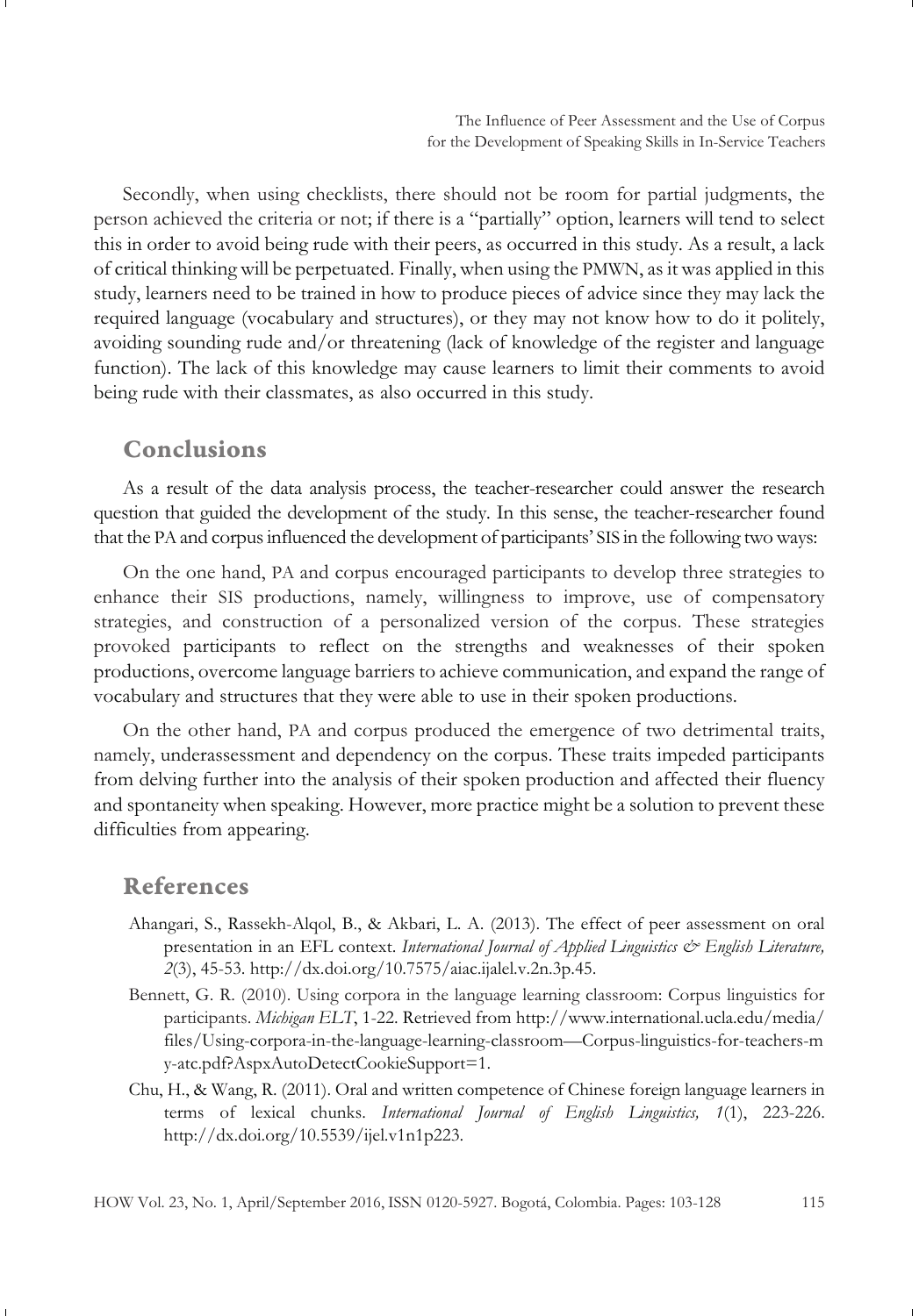- Corbin, J., & Strauss, A. (2008). *Basics of qualitative research: Grounded theory procedures and techniques* (3rd ed.). Thousand Oaks, CA: Sage Publications.
- Council of Europe. (2014). *Common European Framework of Reference for Languages: Learning, teaching, assessment.* Retrieved from http://www.coe.int/t/dg4/linguistic/source/framework\_en.pdf.
- Creswell, J. W. (2009). *Research design: Qualitative, quantitative, and mixed methods approaches* (3rd ed.)*.* Thousand Oaks, CA: Sage Publications.
- Ericsson, K. A., Krampe, R. T., & Tesch-Römer, C. (1993). The role of deliberate practice in the acquisition of expert performance. *Psychological Review, 100*(3), 363-406. http://dx.doi.org/10.1037/0033-295X.100.3.363.
- Glasson, T. (2009). *Improving student achievement: A practical guide to assessment for learning.* Carlton, AU: Curriculum Corporation.
- Gómez, D. (2014). *The impact of peer and self-assessment on teenage B2 students'use of present perfect simple, present perfect continuous and past perfect simple in their spontaneous spoken productions* (Master's thesis). Universidad de La Sabana, Bogotá, Colombia.
- Koshy, V. (2005). *Action research for improving practice: A practical guide*. London, UK: Paul Chapman Publishing.
- Lim, P. T. H. (2007, May). Action research for teachers: A balanced model. *Proceeding of the Redesigning Pedagogy: Culture, Knowledge and Understanding Conference 2007*, Singapore. Retrieved from http://citeseerx.ist.psu.edu/viewdoc/download?doi=10.1.1.570.1170&rep=rep1&type=pdf.
- McMillan, J. H., & Schumacher, S. (2009). *Research in education: Evidence-based inquiry* (7th ed.). London, UK: Pearson Education.
- Moudraia, O. (2001). Lexical approach to second language teaching. *ERIC Digest*. Retrieved from http://www.cal.org/index.php/content/download/1546/16373/file/LexicalApproachtoSe condLanguageTeaching.pdf.
- Sagor, R. (2000). *Guiding school improvement with action research*. Alexandria, VA: Association for Supervision and Curriculum Development.
- Serrano, J., & Cebrián de la Serna, M. (2011). Study of the impact on student learning using the eRubric tool and peer assessment. In A. Méndez-Vilas (Ed.), *Education in a technological world: Communicating current and emerging research and technological efforts* (pp. 421-427). Badajoz, ES: Formatex Research Center.
- Suzuki, T. (2008, August). A corpus-based study of the speech act of "comforting": Naturalness and appropriateness for English language teaching. *Paper presented at the 13th PAAL Conference*, University of Hawaii, Manoa, USA. Retrieved from http://www.f.waseda.jp/toshisuz/ paal2008handout.pdf.
- Suzuki, T. (2009a). A study of lexicogrammatical and discourse strategies for 'suggestion' with the use of the English speech act corpus. Retrieved from http://dspace.wul.waseda.ac.jp/ dspace/bitstream/2065/29661/1/BunkaRonshu\_34\_Suzuki.pdf.
- Suzuki, T. (2009b). How do American university students "invite" others? A corpus- based study of linguistic strategies for the speech act of "invitations". *The Cultural Review, 4*(35), 85-106. Retrieved from http://www.waseda.jp/w-com/quotient/publications/pdf/bun35\_04.pdf.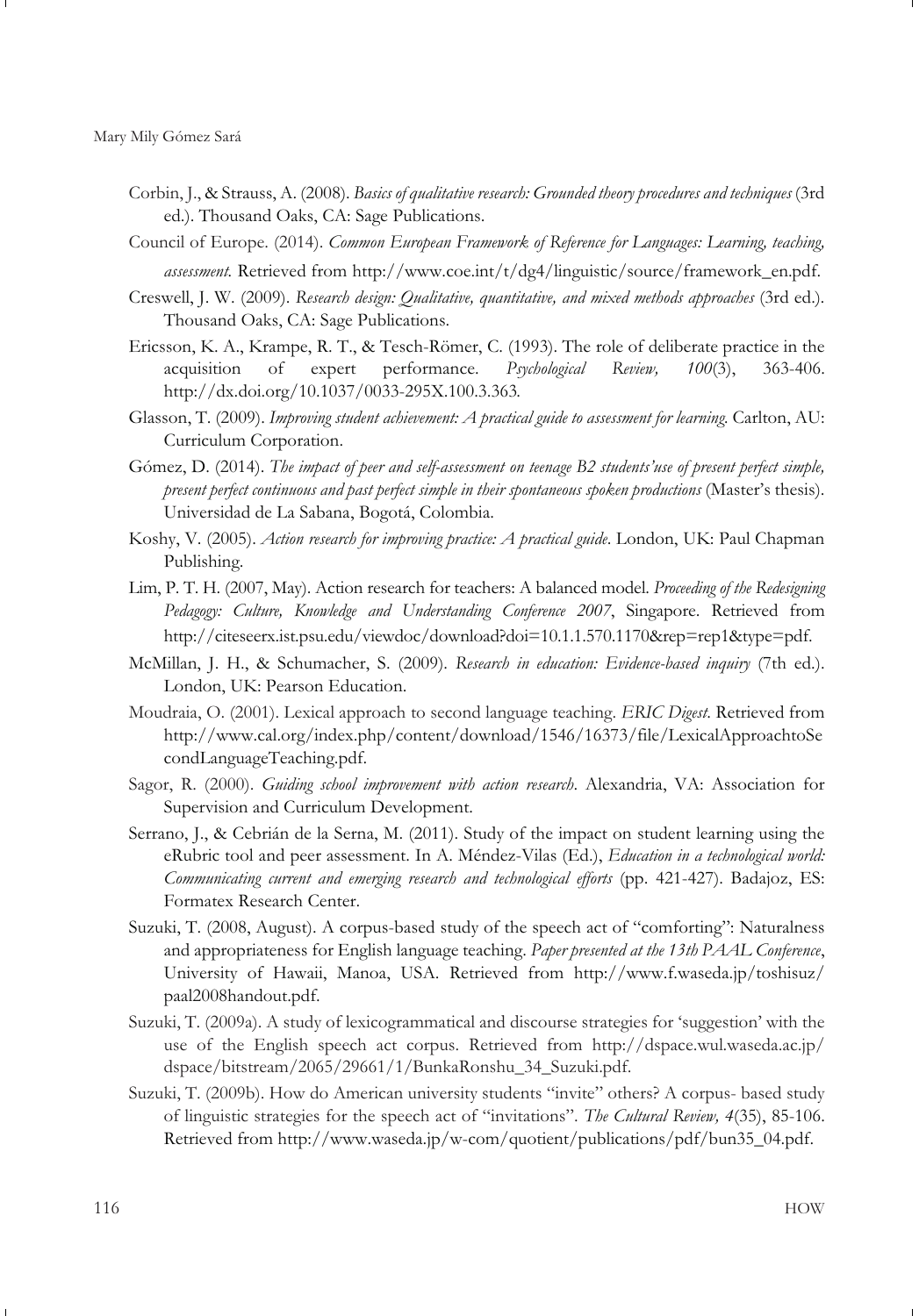- Suzuki, T. (2010). A corpus-linguistic approach to the verbal realization of "comforting". *The Cultural Review, 4*(36), 81-103. Retrieved from http://www.waseda.jp/w-com/quotient/ publications/pdf/bun36\_04.pdf.
- Suzuki, T. (2011). Children's pragmatic competence: A case study of English speech acts performed by American children. *The Cultural Review, 3*(38), 55-73. Retrieved from http://www.waseda.jp/w-com/quotient/publications/pdf/bun38\_03.pdf.

Thornbury, S. (2008). *How to teach speaking*. Harlow, UK: Pearson Education.

Valcarcel, D. (2009). *Action research essentials*. San Francisco, CA: Jossey-Bass.

Willis, D., & Willis, J. (2012). *Doing task-based teaching*. Oxford, UK: Oxford University Press.

## **The Author**

**Mary Mily Gómez Sará** holds a Master in English language teaching with an emphasis on autonomous learning environments from Universidad de La Sabana (Colombia).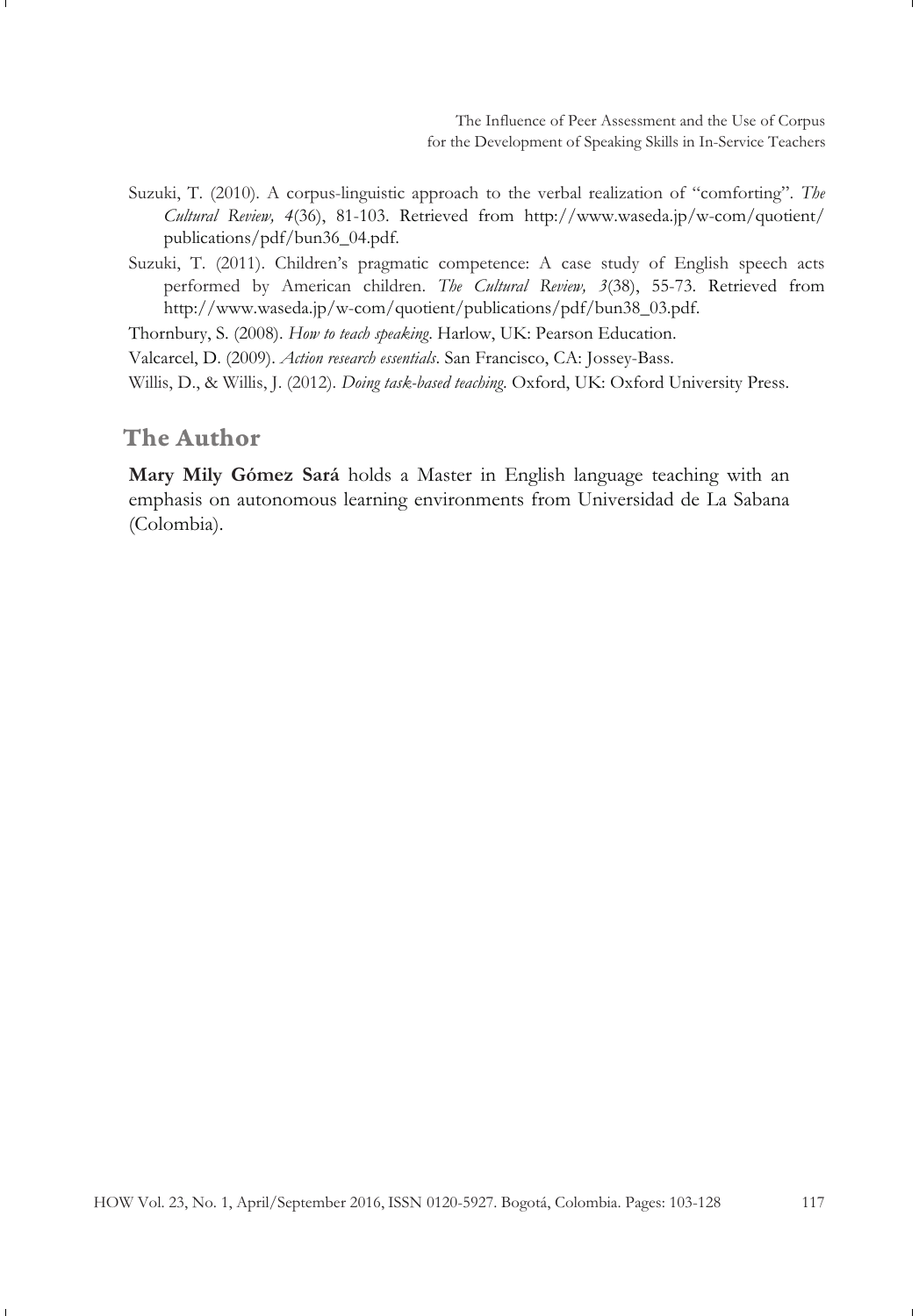# **Appendix 1: Questionnaire 13**

#### Dear participants,

I invite you to answer this questionnaire whose aim is to explore your learning interests and needs. Your answers will help me improve the development and content of my classes. Feel free to write your opinions and experiences in detail. It is important to note that your responses will be treated anonymously.

#### **Estimated time of development:** 5 min.

- **1.** Which skill have you developed the most in your process of learning English? Listening \_\_ Speaking \_\_ Reading \_\_ Writing \_\_
- **2.** Why do you think that you have developed this skill more?
- **3.** Which skill have you developed the least in your process of learning English? Listening Speaking Reading Writing
- 
- **4.** Why do you think that you have developed this skill less?
- **5.** Which skill would you like to emphasize during the English classes? Listening Speaking Reading Writing

<sup>3</sup> Appendixes 1, 2, and 3 were originally in Spanish, but they were translated into English for publication purposes.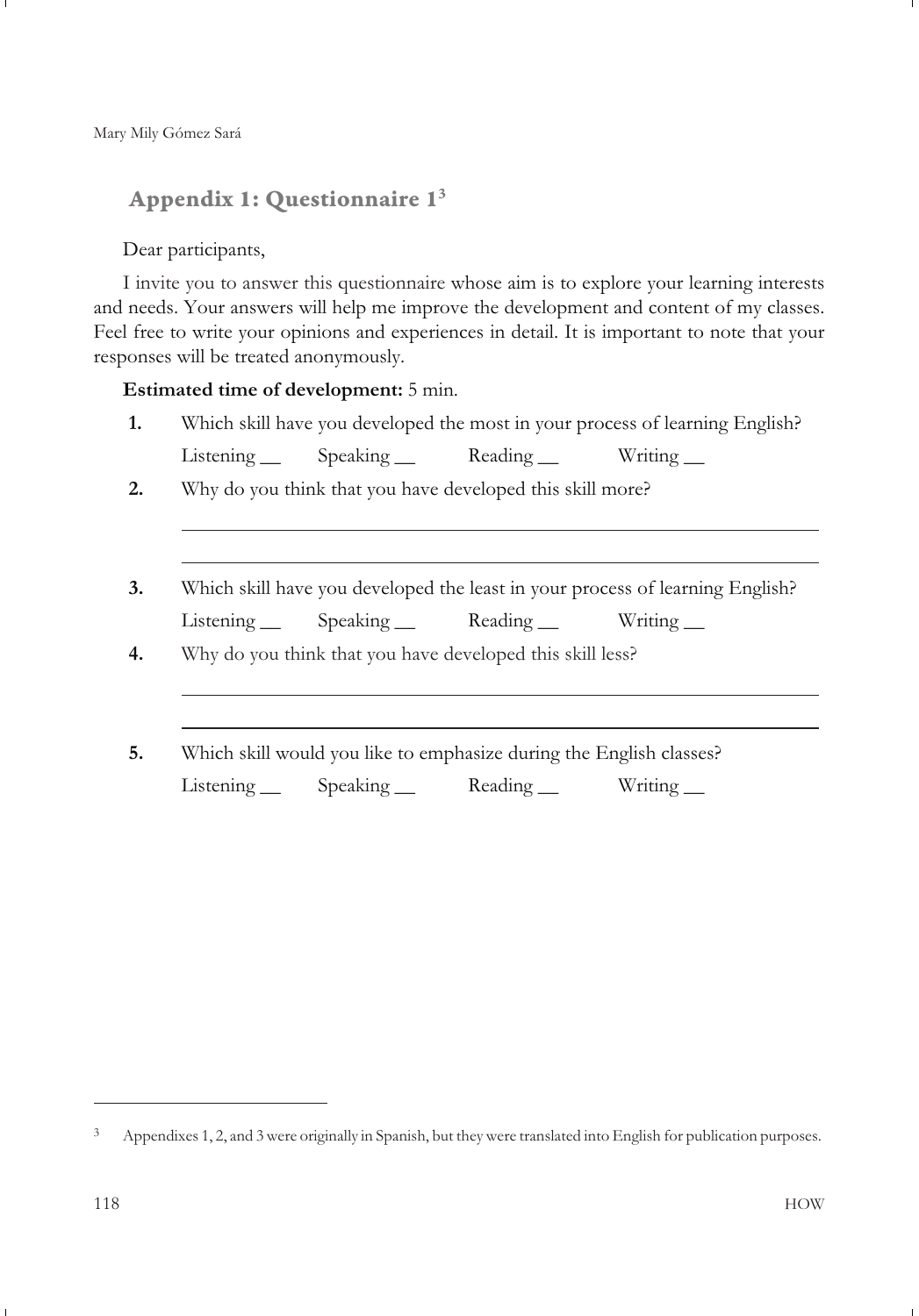## **Appendix 2: Focus Group**

Dear participants.

This is the guideline to participate in a group interview that aims to explore the difficulties that you find when doing oral productions. This interview was designed based on your responses to a questionnaire developed in a previous session. I invite you to complete the self-assessment format below and then participate in the discussion. Your contributions will help me better understand your learning interests and needs. The interview will be recorded, transcribed, and then analyzed, but your personal information will be always treated anonymously.

Please evaluate your speaking skills from 1 to 5, where 1 represents low mastery of skill and 5 total dominance.

|                |                                                                                                  | $\mathbf{1}$ | $\mathcal{D}$ | 3 | 4 | 5 |
|----------------|--------------------------------------------------------------------------------------------------|--------------|---------------|---|---|---|
| $\mathbf{1}$   | Have a clear understandable pronunciation.                                                       |              |               |   |   |   |
| $\overline{2}$ | Use appropriate patterns of stress, rhythm, and<br>intonation.                                   |              |               |   |   |   |
| 3              | Use appropriate word variation such as verb<br>conjugation, adjective, nouns, etc.               |              |               |   |   |   |
| $\overline{4}$ | Produce language following the grammatical structure.                                            |              |               |   |   |   |
| 5              | Have a wide range of vocabulary that allows<br>participating in conversations of diverse topics. |              |               |   |   |   |
| 6              | Use formal or informal language according to the<br>context and situation.                       |              |               |   |   |   |
| 7              | Provide arguments that support my ideas.                                                         |              |               |   |   |   |
| 8              | Organize my speech in a logical way.                                                             |              |               |   |   |   |
| 9              | Say a same idea in a different way (rephrase,<br>reformulate).                                   |              |               |   |   |   |
| 10             | Follow the topic of a conversation and participate<br>accordingly.                               |              |               |   |   |   |

#### **Estimated time of development:** 15 min.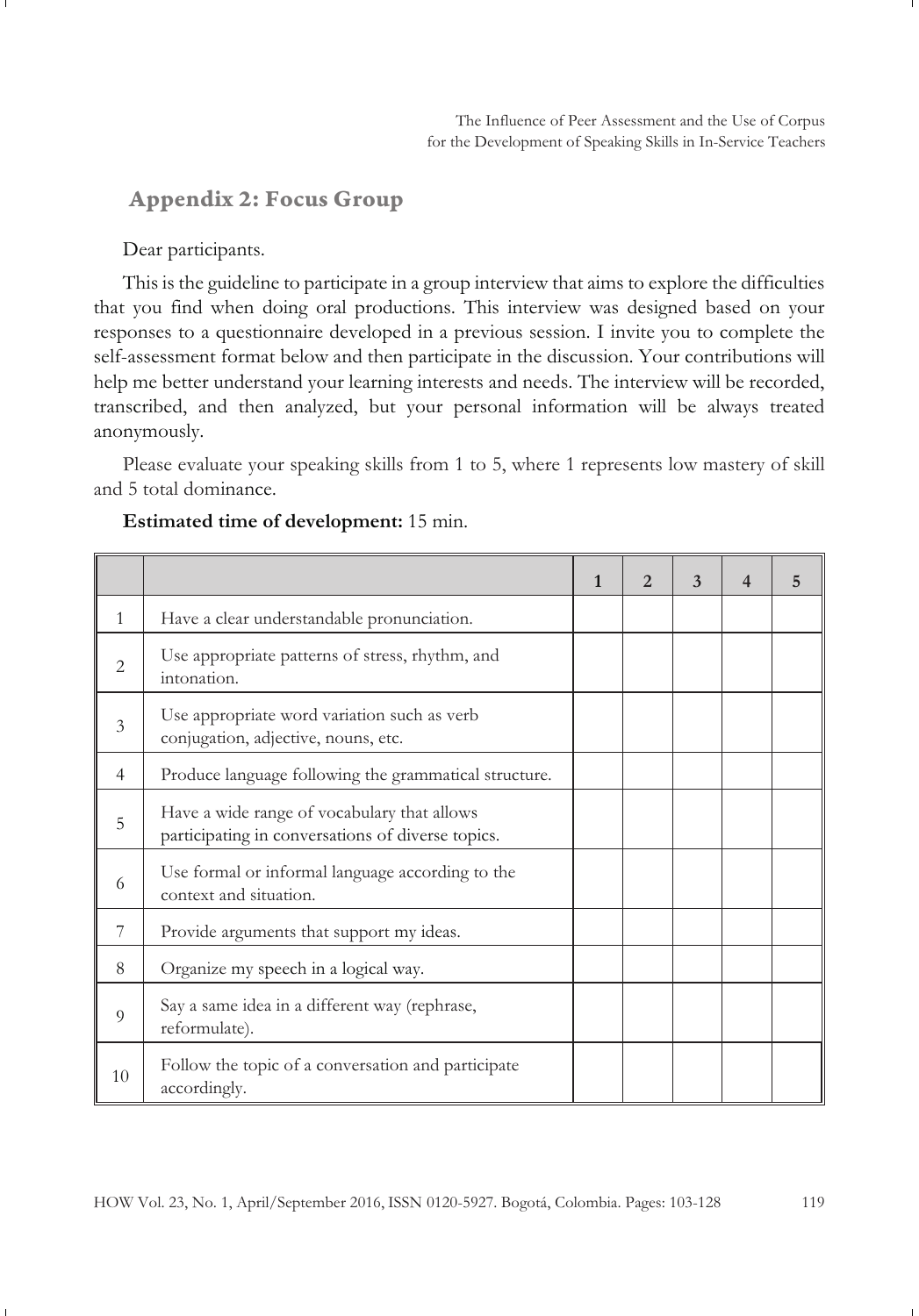# **Appendix 3: Questionnaire 2**

#### Dear participants,

This is a one-question questionnaire that aims to identify the language function that you use the most when interacting with your students in situations different from the class.

#### **What are language functions?**

Speakers produce language with a communicative intention. That intention or purpose is called *function*. There are many language functions such as greeting, thanking, suggesting, comforting, apologizing, etc. A function can be expressed through different utterances. For instance, the expressions "You are very kind", "I am very thankful", "Thank you for…" have as their function to offer thanks.

#### **Instructions:**

- 1. Highlight the five functions that you use the most when talking to your students in situations different from the class.
- 2. Then, number the functions that you selected considering that 1 is the most used and 5 the least used.
	- \_\_\_ Clarify something (I mean...)
	- \_\_\_ Thank (You're very kind...)
	- \_\_\_ Assume responsibilities (I will do it)
	- \_\_\_ Conclude (Finally…)
	- Blame someone (It was you...)
	- \_\_\_ Giving advice (I suggest you...)
	- \_\_\_ Giving instructions (Sit down, please)
	- \_\_\_ Giving opinions (I think...)
	- \_\_\_ Deduct information (This means that...)
	- \_\_\_ Apologize (I am very sorry…)
	- \_\_\_ Praise someone (You are so beautiful…)
	- \_\_\_ Agree (Of course…)
	- \_\_\_ Disapprove of something (I do not like that...)
	- \_\_\_ Express anxiety (That really stresses me…)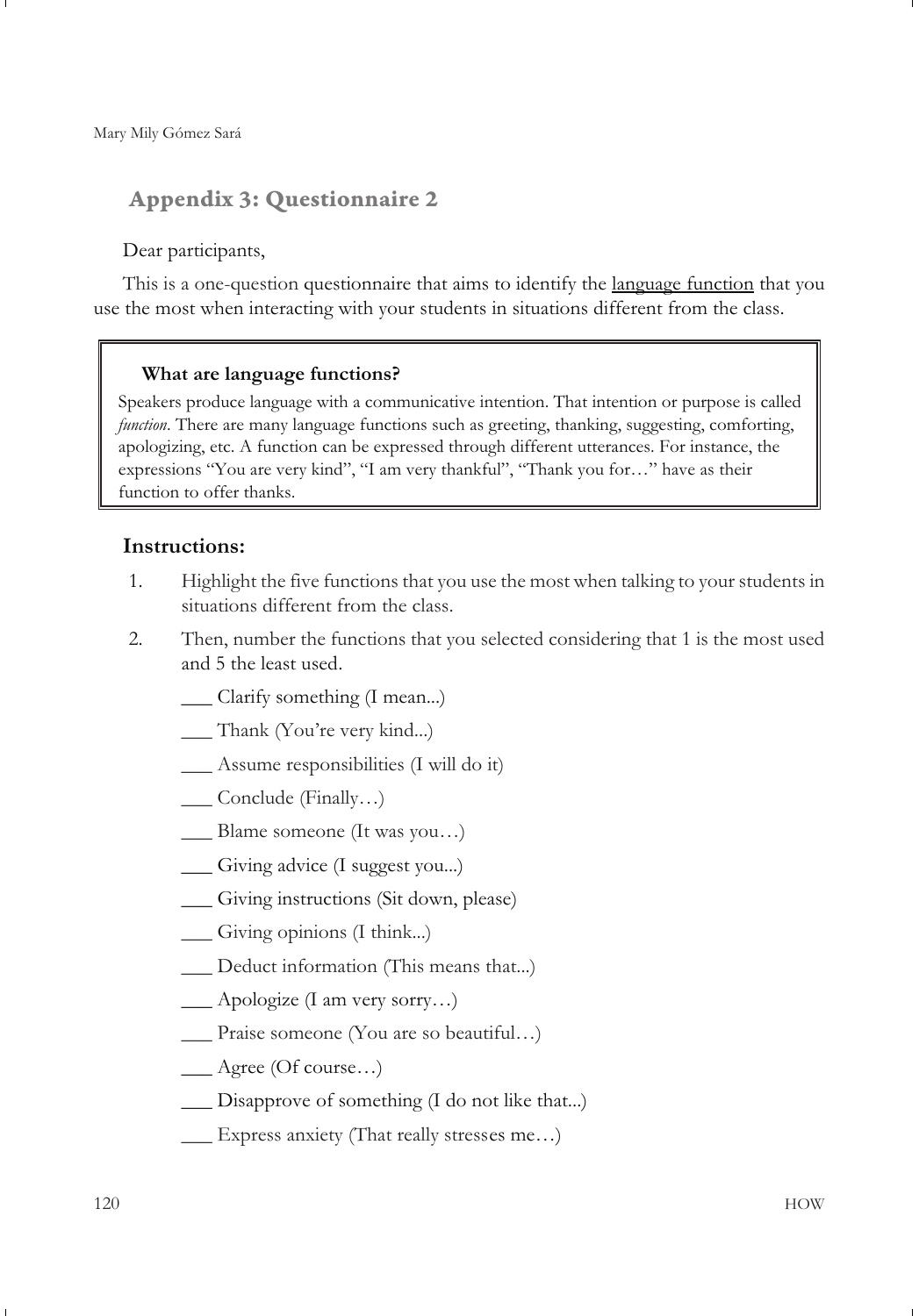The Influence of Peer Assessment and the Use of Corpus for the Development of Speaking Skills in In-Service Teachers

- \_\_\_ Express displeasure (I dislike...)
- \_\_\_ Express obligation (I have to...)
- \_\_\_ Express preference (I like... more than…)
- \_\_\_ Express probability (Maybe...)
- \_\_\_ Express surprise (Really?)
- \_\_\_ Congratulate someone (Nice work)
- \_\_\_ Insinuate something (It would be good if...)
- \_\_\_ Invite someone (Do you want to go to...?)
- \_\_\_ Offer something (How about ...?)
- \_\_\_ Forbid something (Do not do that)
- \_\_\_ Complain (This is very complicated)
- \_\_\_ Comfort someone (Do not worry)
- \_\_\_ Require something (Can you help me with...)
- \_\_\_ Suggest something (What if...?)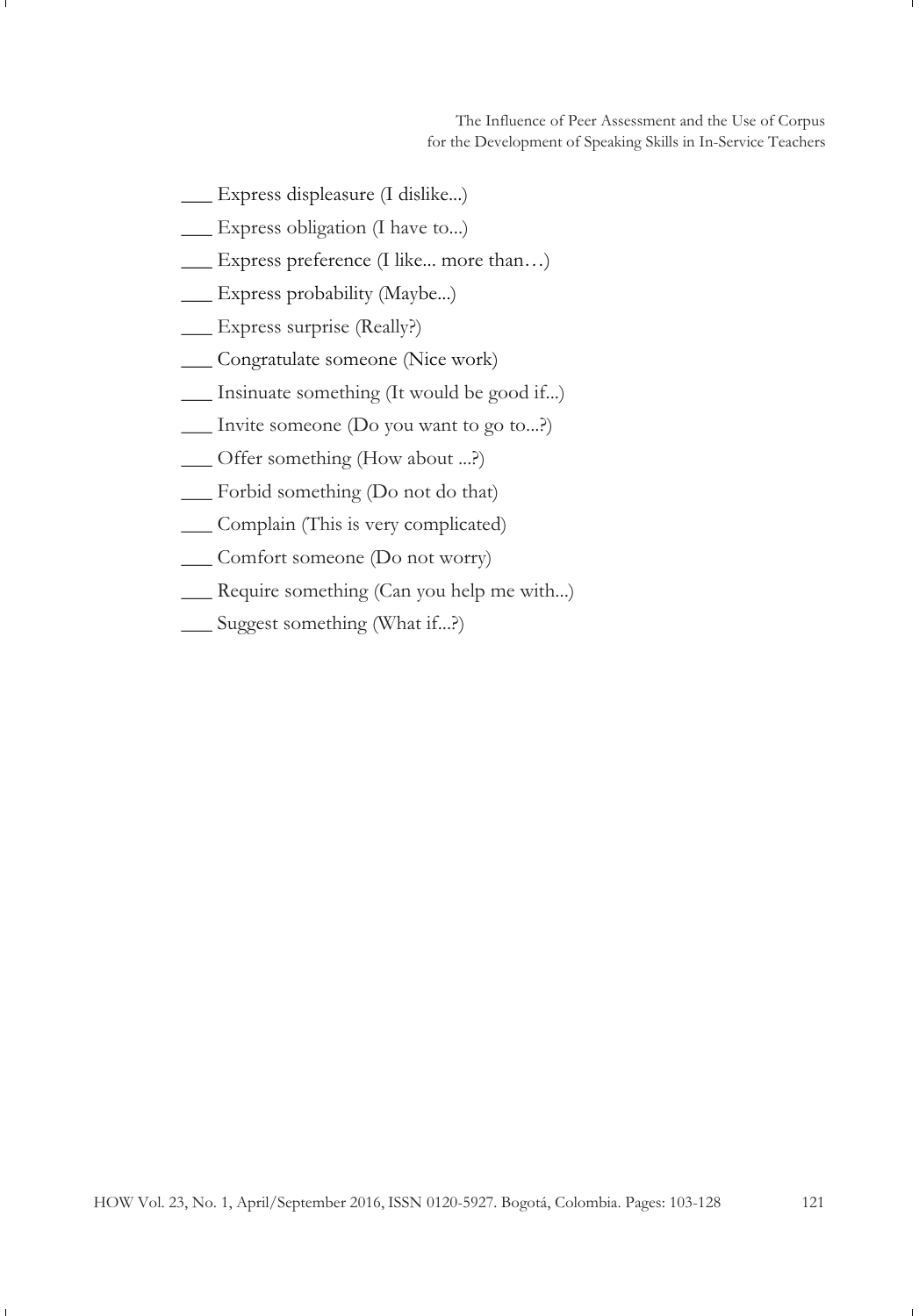# **Appendix 4: Peer Assessment Checklist**

- 1. Observe the conversation of your classmates.
- 2. Answer the questions by marking a tick  $(\checkmark)$  in the column that corresponds.

|              | <b>Assessment Criteria</b>                                                                                                   | <b>Yes</b> | Partially | $\mathbf{N}\mathbf{o}$ | Comments |
|--------------|------------------------------------------------------------------------------------------------------------------------------|------------|-----------|------------------------|----------|
| Content      | 1.<br>Relevance of the message:<br>Was the message of the<br>speaker relevant to the<br>listener?                            |            |           |                        |          |
|              | 2.<br>Speaking time: Did the<br>speakers talk for at least 5<br>minutes?                                                     |            |           |                        |          |
|              | 3.<br>Volume: Did the speakers<br>talk in an audible volume?                                                                 |            |           |                        |          |
| Delivery     | 4.<br>Fluency, pauses, and<br>rhythm: Did the speakers<br>talk with an appropriate<br>balance between fluency<br>and pauses? |            |           |                        |          |
|              | 5.<br>Pronunciation: Was the<br>pronunciation<br>understandable?                                                             |            |           |                        |          |
|              | 6.<br>Organization: Was the<br>message organized in a<br>logical way?                                                        |            |           |                        |          |
| Organization | 7.<br>Linking words: Did the<br>speakers use linking words<br>to connect their ideas?                                        |            |           |                        |          |
|              | 8.<br>Accuracy: Were the<br>sentences grammatically<br>correct?                                                              |            |           |                        |          |
| Language     | 9.<br>Variety: Did each speaker use<br>at least 5 prefabricated<br>sentences from the corpus?                                |            |           |                        |          |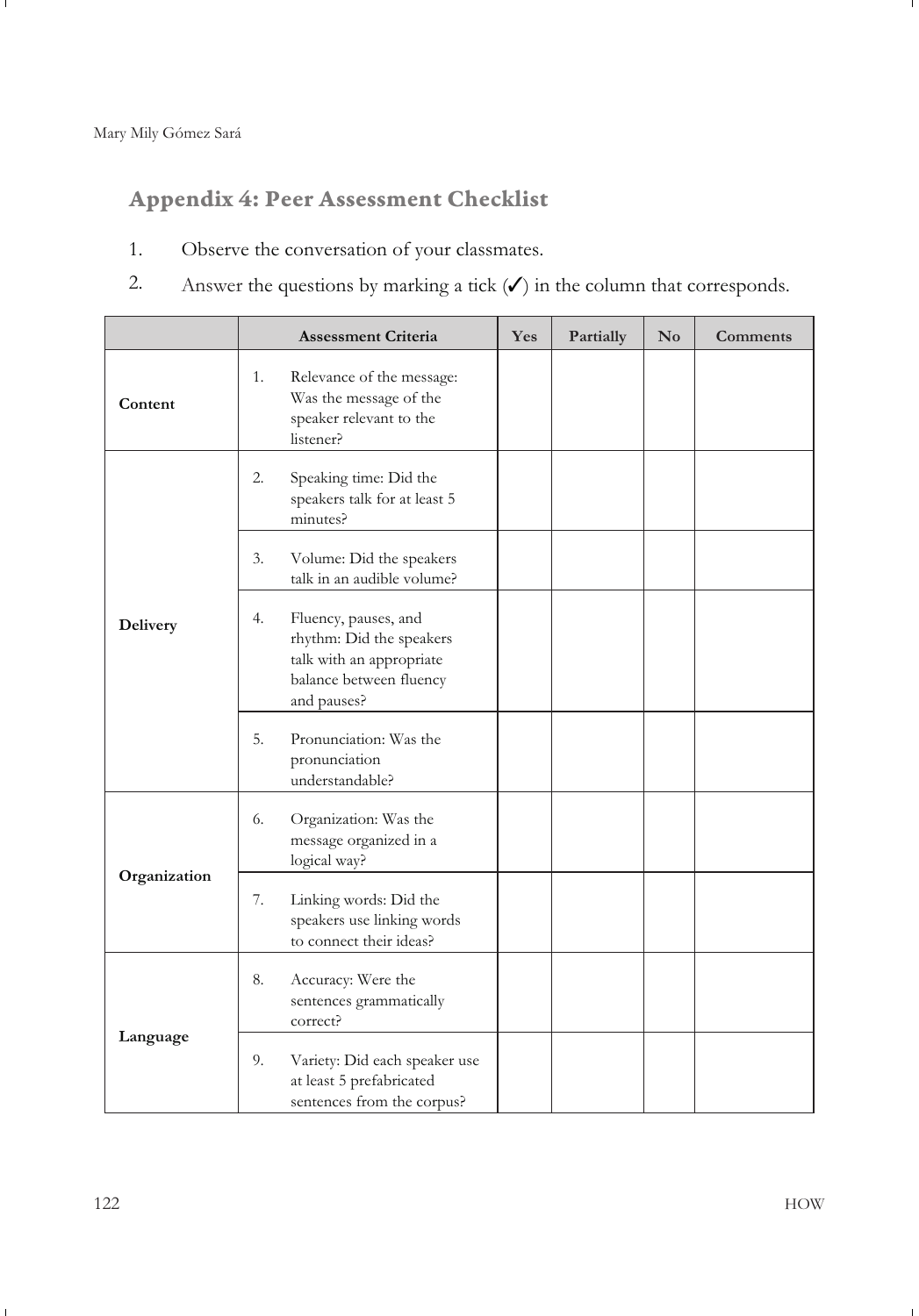The Influence of Peer Assessment and the Use of Corpus for the Development of Speaking Skills in In-Service Teachers

|             | <b>Assessment Criteria</b>                                                | Yes | Partially | $\mathbf{N}\mathbf{o}$ | <b>Comments</b> |
|-------------|---------------------------------------------------------------------------|-----|-----------|------------------------|-----------------|
| Interaction | Interaction: Were the<br>10.<br>interventions of the speakers<br>related? |     |           |                        |                 |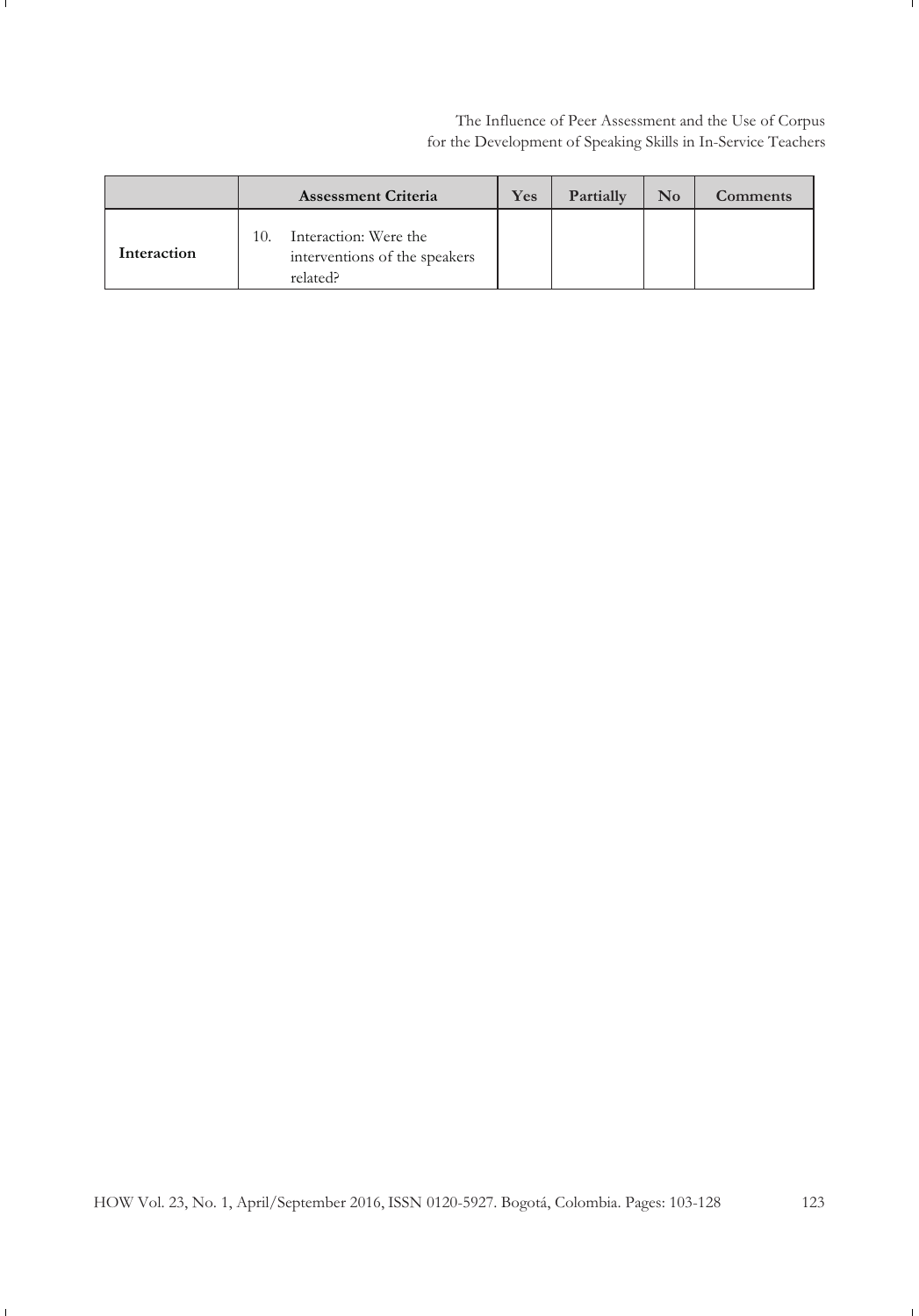**Appendix 5: "Plus, minus, and what's next?" Form**

- 1. Observe the conversation of your classmates.
- 2. Fill the table considering the assessment criteria.

|                                | Plus $(+)$   | Minus $(-)$        | What's next?                 |
|--------------------------------|--------------|--------------------|------------------------------|
| <b>Assessment Criteria</b>     | Good aspects | <b>Bad</b> aspects | What to practice<br>(advice) |
| Relevance of the message       |              |                    |                              |
| Speaking time                  |              |                    |                              |
| Volume                         |              |                    |                              |
| Fluency, pauses, and<br>rhythm |              |                    |                              |
| Pronunciation                  |              |                    |                              |
| Organization                   |              |                    |                              |
| Linking words                  |              |                    |                              |
| Accuracy                       |              |                    |                              |
| Variety                        |              |                    |                              |
| Interaction                    |              |                    |                              |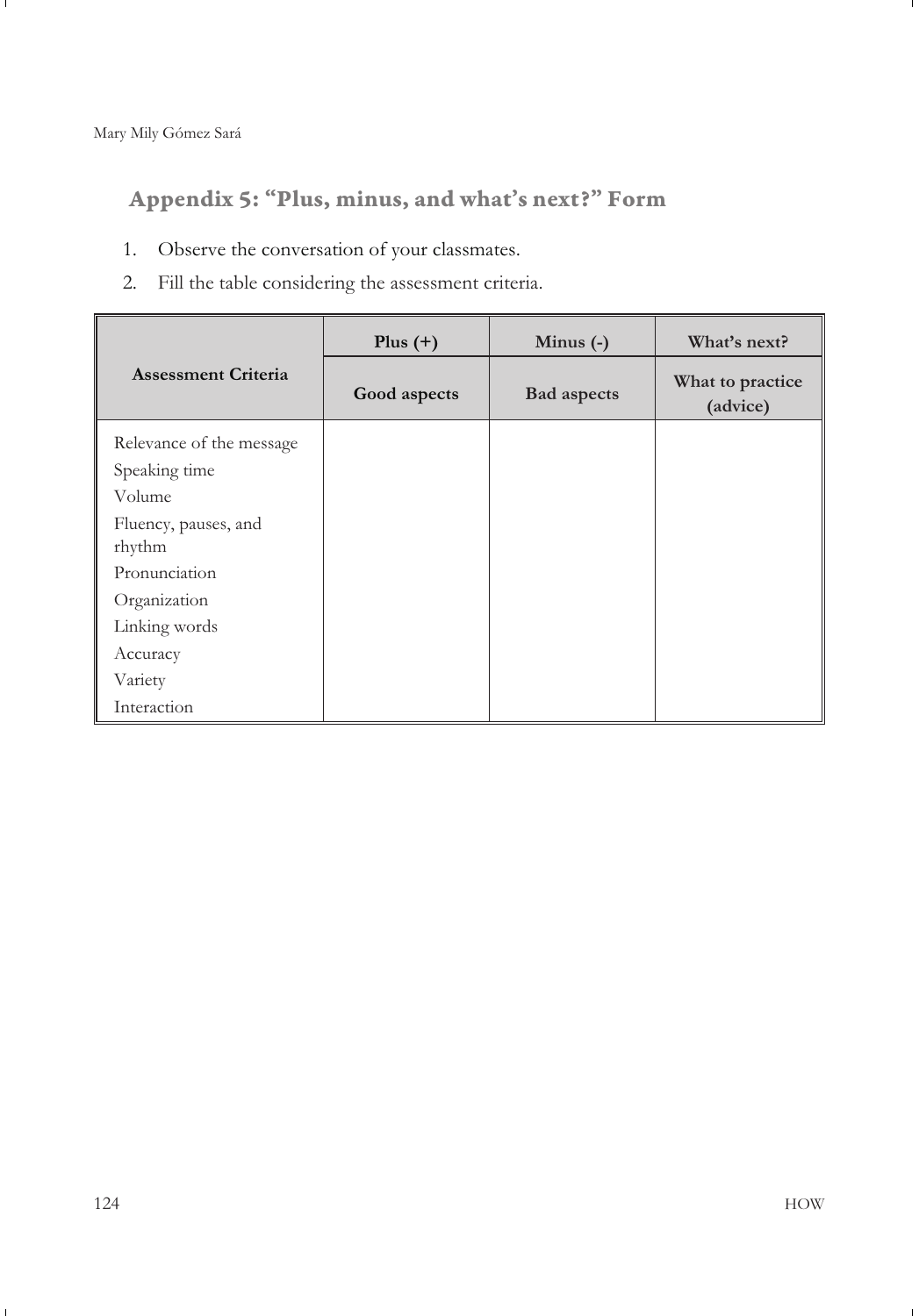| #                        | Sub-<br>Function    | Corpus                                                    | Death       | <b>Break</b><br>Up | <b>Difficult</b><br><b>Situation</b> | Unfavo-<br>rable<br>Event | Sickness/Failure<br>Injury | In Test | Acci-<br>dent |
|--------------------------|---------------------|-----------------------------------------------------------|-------------|--------------------|--------------------------------------|---------------------------|----------------------------|---------|---------------|
| $\mathbf{1}$             | Soother             | (Person) is<br>okay.                                      | X           |                    |                                      |                           |                            |         |               |
| $\overline{2}$           | Advice              | (Verb) will<br>make you feel<br>better.                   |             | Χ                  |                                      |                           |                            |         |               |
| $\mathfrak{Z}$           | Sympathy            | Are you okay?                                             | X           | X                  |                                      |                           |                            |         | X             |
| $\overline{4}$           | Offer of<br>support | Can I do<br>anything to<br>help you feel<br>better?       | X           |                    |                                      |                           | X                          |         |               |
| 5                        | Advice              | Cheer up.                                                 |             | X                  | X                                    | X                         |                            | X       |               |
| 6                        | Advice              | Don't cry.                                                | $\mathbf X$ | X                  | X                                    |                           |                            |         | X             |
| $\overline{\phantom{a}}$ | Advice              | Don't be so<br>nervous.                                   |             |                    |                                      |                           |                            | X       |               |
| 8                        | Advice              | Don't forget<br>school break is<br>coming up.             |             |                    | X                                    | X                         |                            | X       |               |
| 9                        | Advice              | Don't worry<br>about it!                                  |             | X                  | X                                    |                           |                            | X       |               |
| 10                       | Encourage-<br>ment  | Everything is<br>going to be<br>fine.                     | X           | X                  | X                                    | X                         |                            |         | X             |
| 11                       | Encourage-<br>ment  | Everything will<br>be all right.                          | X           | X                  | X                                    | X                         |                            |         | X             |
| 12                       | Encourage-<br>ment  | Everything will<br>be okay.                               | $\mathbf X$ | X                  | X                                    | X                         |                            |         | X             |
| 13                       | Encourage-<br>ment  | Everything<br>works out in<br>the long run, I<br>promise. |             | X                  | X                                    | X                         |                            |         |               |
| 14                       | Offer of<br>support | I am here for<br>you.                                     | $\mathbf X$ |                    | X                                    |                           | X                          |         | X             |

# **Appendix 6: Sample of the Corpus About Comforting**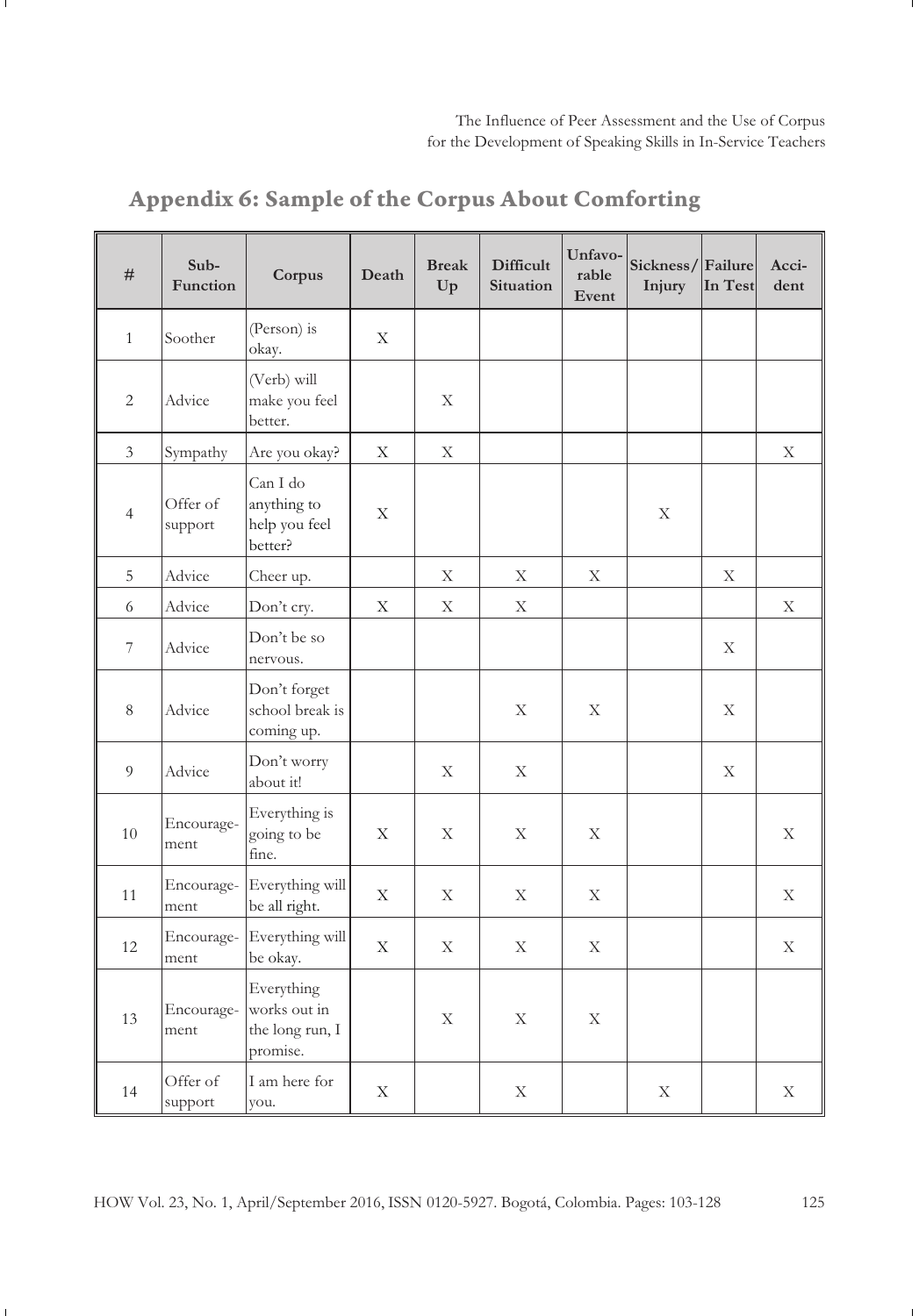#### Mary Mily Gómez Sará

| #  | $Sub-$<br><b>Function</b> | Corpus                                                            | Death | <b>Break</b><br>Up | <b>Difficult</b><br><b>Situation</b> | Unfavo-<br>rable<br>Event | Sickness/Failure<br>Injury | In Test | Acci-<br>dent |
|----|---------------------------|-------------------------------------------------------------------|-------|--------------------|--------------------------------------|---------------------------|----------------------------|---------|---------------|
| 15 | Sympathy                  | I am really sorry<br>about the loss<br>in your family.            | X     |                    |                                      |                           |                            |         |               |
| 16 | Sympathy                  | I am so sorry<br>things didn't<br>work out<br>between you<br>two. |       | X                  |                                      |                           |                            |         |               |
| 17 | Sympathy                  | I am so sorry to<br>hear about your<br>(mom, etc.)<br>dying.      | X     |                    |                                      |                           |                            |         |               |
| 18 | Sympathy                  | I am sorry to<br>hear about your<br>(person).                     | X     |                    |                                      |                           |                            |         |               |
| 19 | Sympathy                  | I am sorry to<br>hear that.                                       | X     |                    |                                      |                           | X                          |         | X             |
| 20 | Advice                    | I am telling you<br>to break up<br>with her.                      |       | X                  |                                      |                           |                            |         |               |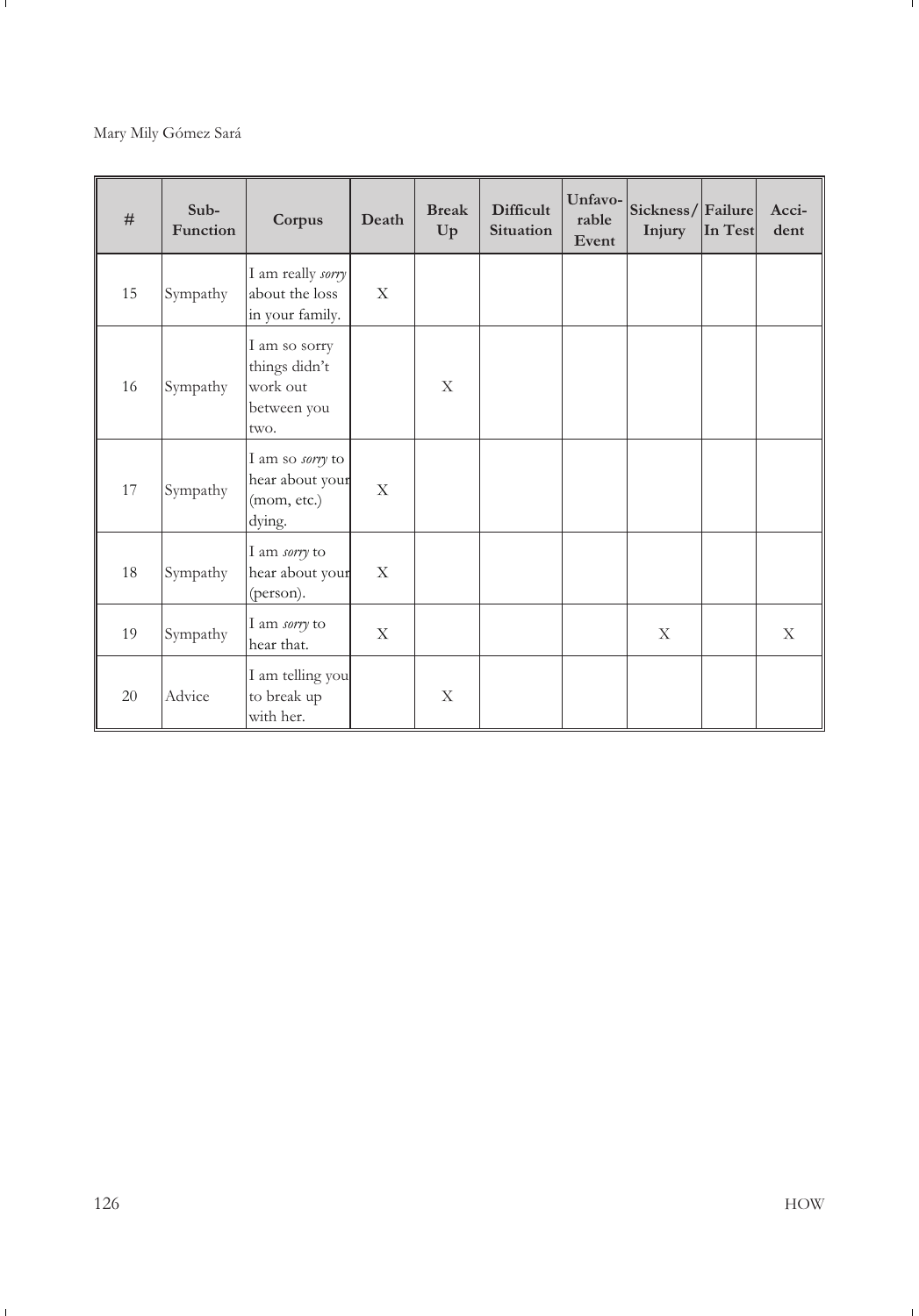# **Appendix 7: Sample of a Video Recording Transcription**

#### **Date:** Thursday, November 7th, 2013 (Session 3)

#### **Role Play 1**

S10: Hello, teacher. How are you?

S9: *Bien*[fine] or what.

S10: (Laughs).

S9: What's happen?

S10: Teacher, please me with my son. My son is very…lazy.

S9: Very lazy? Yes.

(Participants joke a little)

S9: What's happen? *Fabiancito*.

S4: I am very lazy because I do not understand…

S9: In what mat..?

S4: In math.

S9: In mathematics?

S4: Yes. I always…I always…I always…fail.

S9: You know because?

S4: I…I like…now, the mathematics, but I do not understand.

S9: You do not understand mathematics.

S10: Teacher, please help us.

S9: OK. Don't forget school break is coming up*.* Take it easy. Ok?

S10. Ok. Thanks you teacher.